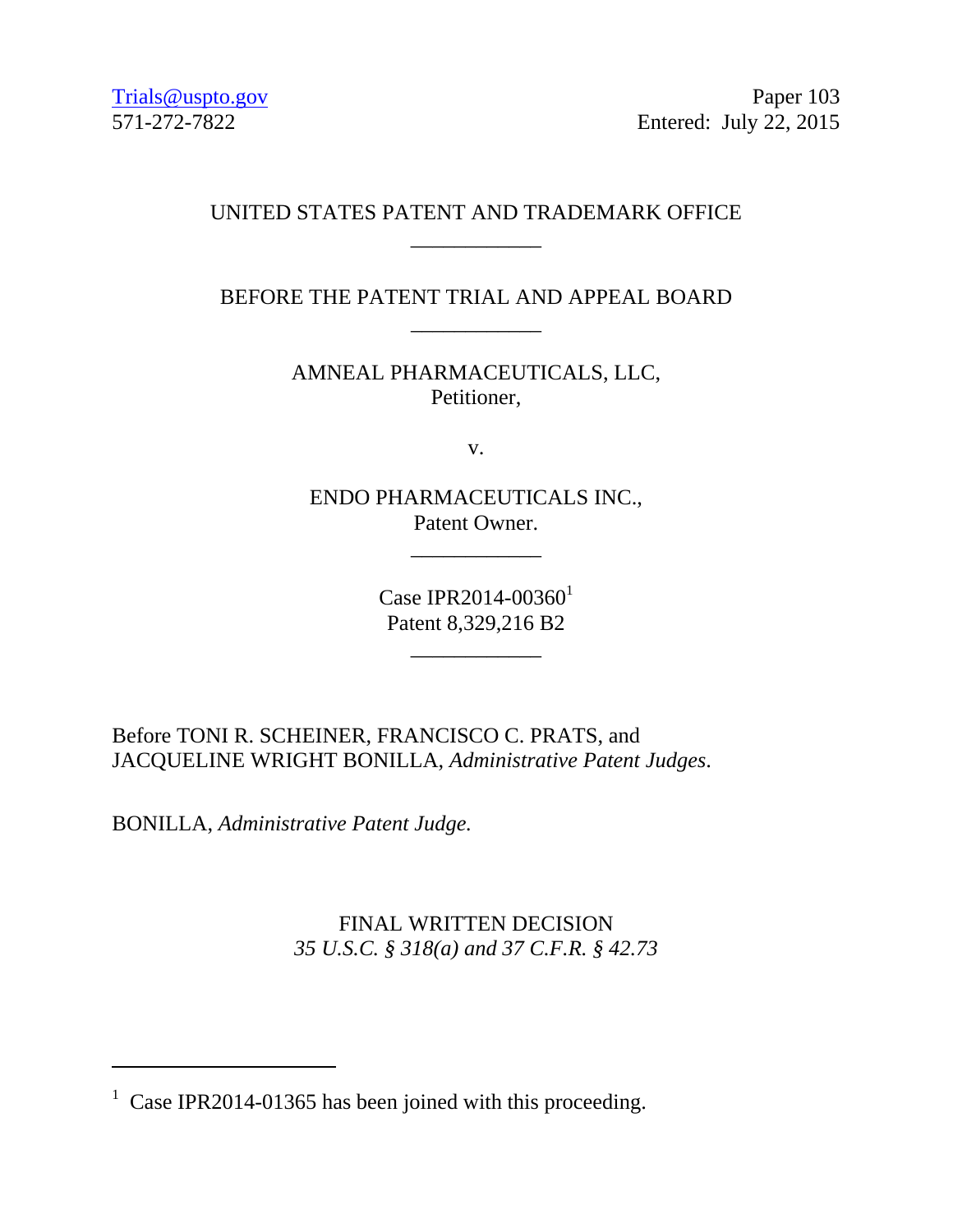-

### I. INTRODUCTION

Amneal Pharmaceuticals, LLC, ("Petitioner") filed a Petition requesting *inter partes* review of claims 1, 2, 6, 12–14, 17, 21–43, 45–51, and 54–82 of U.S. Patent No. 8,329,216 ("the '216 patent"). Paper 1 ("Pet."). Endo Pharmaceuticals Inc. ("Patent Owner") filed a Preliminary Response. Paper 7 ("Prelim. Resp."). As authorized (Paper 9), Petitioner filed a Reply to the Preliminary Response addressing the issue of whether Petitioner was served with a complaint alleging infringement of the '216 patent more than one year before the Petition was filed, and, therefore, subject to a bar under 35 U.S.C. § 315(b). Paper 11. Patent Owner filed a Surreply on this issue. Paper 14. We determined that § 315(b) did not bar institution in this case. Paper 15, 10.

Thereafter, we determined that the information presented in the Petition demonstrated that there was a reasonable likelihood that Petitioner would prevail in challenging claims 1, 2, 6, 12–14, 17, 21–43, 45–51, and 54–71, but not claims 72–  $82<sup>2</sup>$  of the '216 patent as unpatentable. Paper 16 ("Dec. to Inst."), 2, 21–22. Pursuant to 35 U.S.C. § 314, we instituted this proceeding on July 25, 2014, to review whether claims 1, 2, 6, and 12 of the '216 patent would have been obvious under 35 U.S.C. § 103 over Maloney,<sup>3</sup> and also whether claims 1, 2, 6, 12–14, 17,

<sup>&</sup>lt;sup>2</sup> Petitioner filed a Request for Reconsideration of our Decision not to review claims 72–82 as obvious over other cited references. Paper 18, 1. We denied that Request (Paper 21, 6).

<sup>3</sup> Maloney, International Pub. No. WO 01/08661 A2, "Opioid Sustained-Released Formulation," filed July 27, 2000, published Feb. 8, 2001 (Ex. 1006).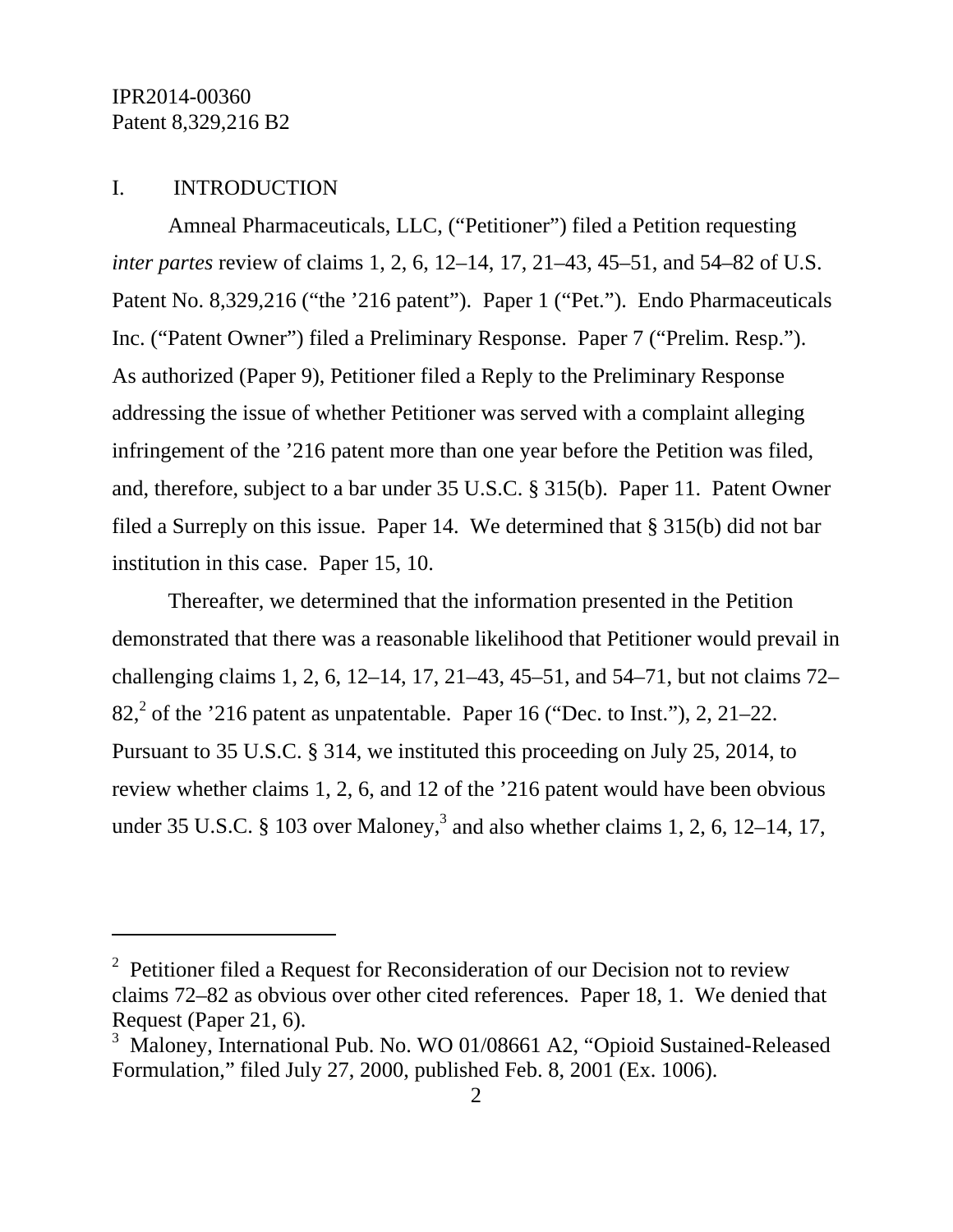21–43, 45–51, and 54–71 would have been obvious over Oshlack<sup>4</sup> and the Handbook of Dissolution Testing ("the Handbook").<sup>5</sup> Dec. to Inst. 22.

After institution of trial, Patent Owner filed a Patent Owner Response. Papers 31, 32 ("PO Resp."), and Petitioner filed a Reply to the Response. Papers 49, 50 ("Reply"). Patent Owner also filed a Contingent Motion to Amend (Paper 29, "Motion"), and Petitioner filed an Opposition to the Contingent Motion to Amend (Paper 51, "Opp.").

Meanwhile, Petitioner filed a second Petition requesting *inter partes* review of claims 5, 16, 44, 46, 47, and 72–82 of the '216 patent. IPR2014-01365, Paper 2 ("Second Petition"). On the same day, Petitioner filed a Motion for Joinder, requesting joinder of the Second Petition with the Petition in the instituted proceeding. IPR2014-01365, Paper 3 ("Joinder Motion"), 1–2. We granted Petitioner's Motion for Joinder in relation to the ground that claims 44 and 47 of the '216 patent would have been obvious over Oshlack and the Handbook, but not in relation to any asserted grounds regarding claims 5, 16, 46, and 72–82 in the Second Petition. IPR2014-00360, Paper 64, 2, 15.<sup>6</sup>

69–91, 111–23 (2d ed. 1991) (Ex. 1008).

 $\overline{a}$ 

<sup>&</sup>lt;sup>4</sup> Oshlack et al., U.S. Patent No. 5,958,452, "Extruded Orally Administrable Opioid Formulations," filed Apr. 10, 1997, issued Sept. 28, 1999 (Ex. 1007). <sup>5</sup> William A. Hanson, HANDBOOK OF DISSOLUTION TESTING, v-xii, 1–13, 26–53,

<sup>&</sup>lt;sup>6</sup> In our Decision granting Petitioner's Motion for Joinder In-Part and Instituting *Inter Partes* Review, we note "[r]egarding claims 46 and 47, as noted by Petitioner, '[d]ue to an unintentional inconsistency in claim numbering in the First Petition, trial was instituted for claims 46 and 47 without Petitioner's specific analysis of these claims in the First Petition.'" Paper 64, 7.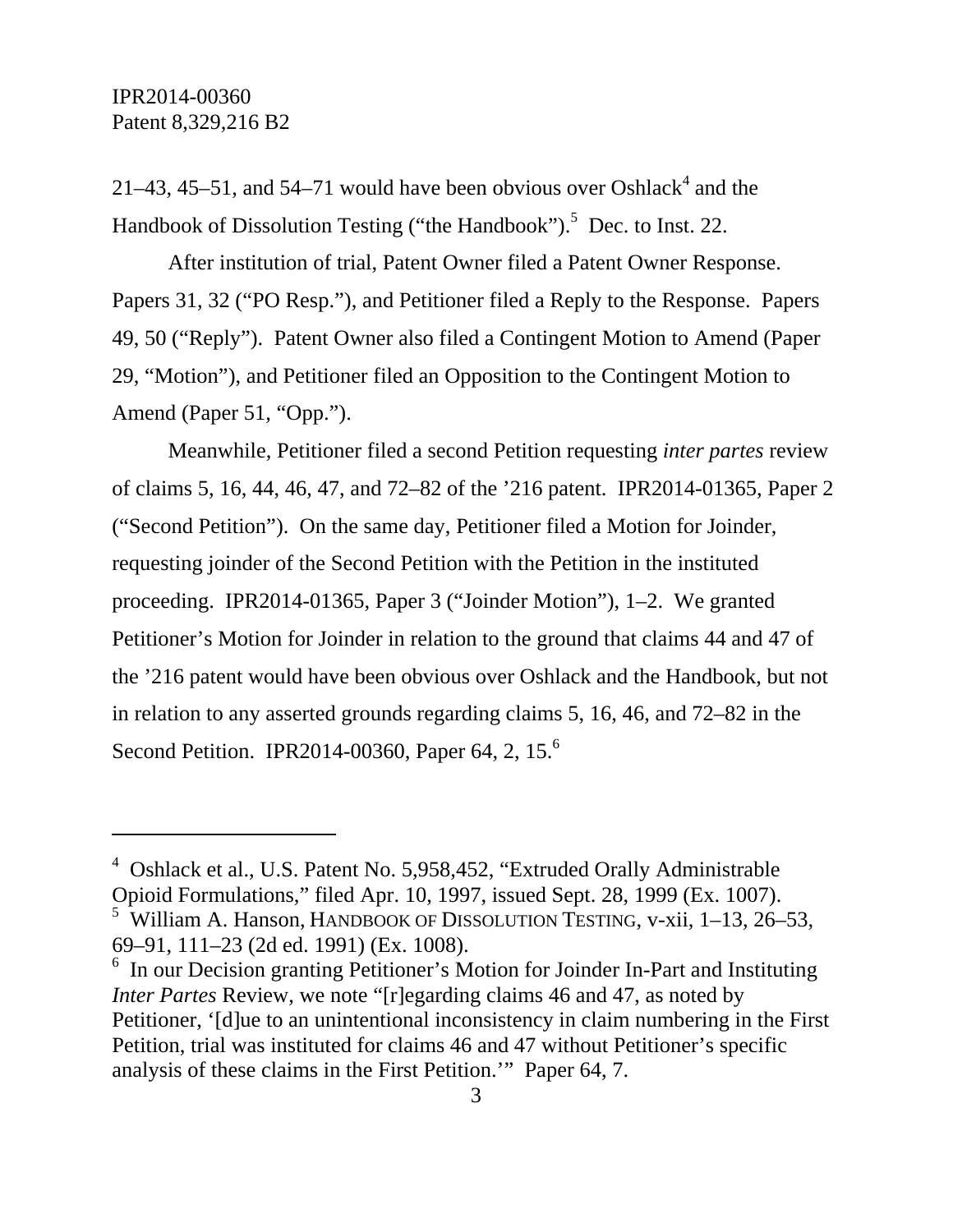As authorized (*id*. at 15–17), Patent Owner then filed a Supplemental Response to the Second Petition (Paper 66, "Supp. PO Resp."), as well as a Supplemental Motion to Amend claims 44 and 47 (Paper 67, "Supp. Motion"). Petitioner filed a Supplemental Reply to the Supplemental Response (Paper 77, "Supp. Reply"), as well as a Supplemental Opposition to the Supplemental Motion to Amend (Paper 78, "Supp. Opp."). Patent Owner filed a Reply to both of Petitioner's Oppositions to Motions to Amend (Paper 81, "Reply to Opps.").

Patent Owner filed a Motion to Exclude Evidence. Paper 86. Petitioner filed an Opposition (Paper 95), and Patent Owner filed a Reply (Paper 98). Petitioner likewise filed a Motion to Exclude Evidence. Paper 90. Patent Owner filed an Opposition (Paper 93), and Petitioner filed a Reply (Paper 97).

In addition, Patent Owner filed an Unopposed Motion for Entry of Protective Order (Paper 27) and two Motions to Seal certain evidence. Paper 30 ("First Motion to Seal"); Paper 83 ("Second Motion to Seal").

An oral hearing was held on May 27, 2015. A transcript of the hearing has been entered into the record. Paper 102 ("Tr.").

We have jurisdiction under 35 U.S.C. § 6(c). This Final Written Decision is issued pursuant to 35 U.S.C. § 318(a) and 37 C.F.R. § 42.73. For the reasons that follow, we determine that Petitioner has not shown by a preponderance of the evidence that claims 1, 2, 6, 12–14, 17, 21–51, and 54–71 of the '216 patent are unpatentable. We dismiss Patent Owner's Contingent Motions to Amend, as well as Patent Owner's and Petitioner's Motions to Exclude Evidence. We grant Patent Owner's Motion for Entry of Protective Order, grant-in-part Patent Owner's First Motion to Seal, and grant Patent Owner's Second Motion to Seal.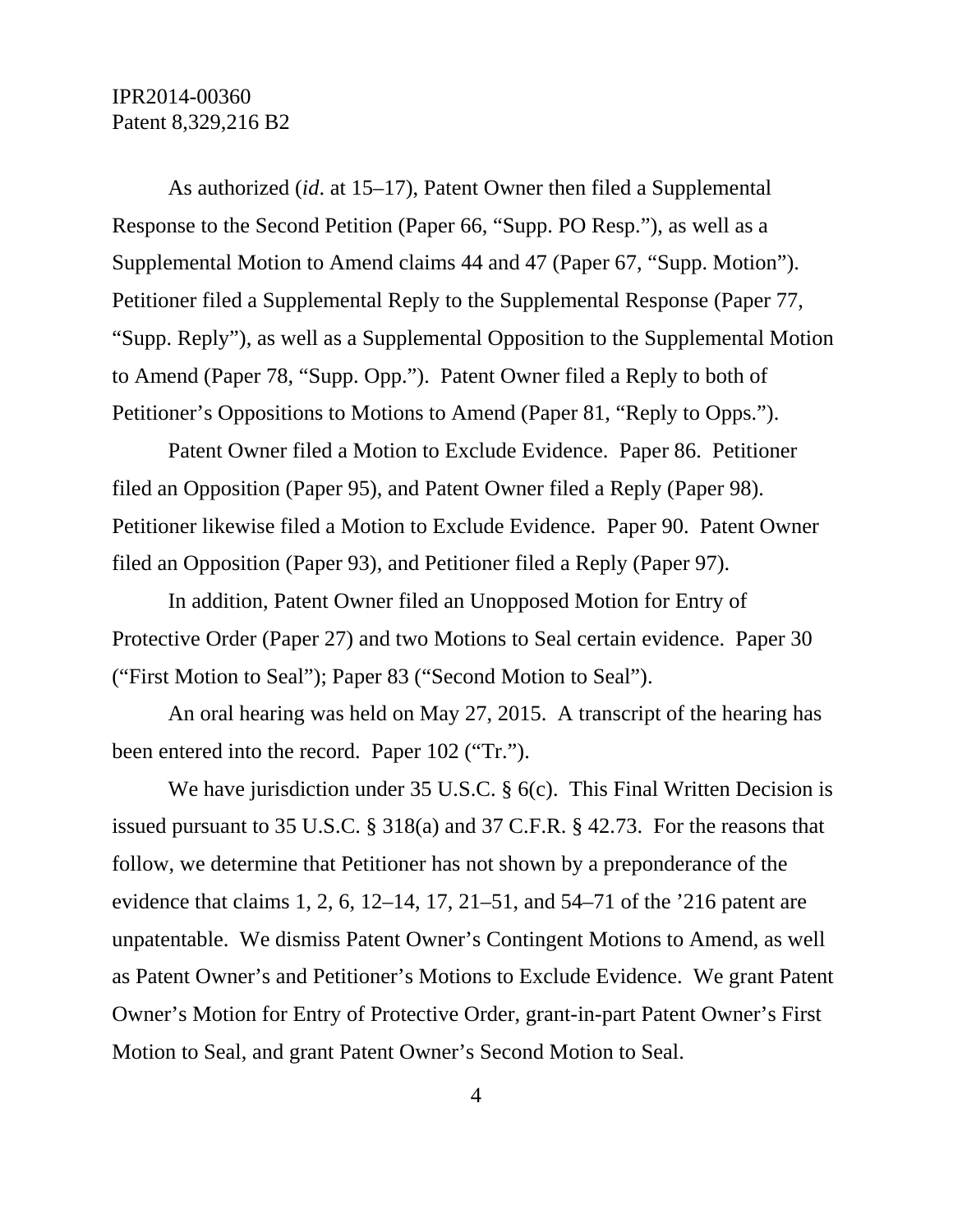#### *A. Related Proceedings*

Both parties identify, as a district court matter related to the current proceeding, *Endo Pharms. Inc. v. Amneal Pharms.*, *LLC*, C.A. No. 12-CIV-8115 (SDNY) ("the district court matter"). Pet. 3; Prelim. Resp. 4. In addition, the parties identify IPR2014-00361 and IPR2014-00160 as related to the current proceeding. Pet. 3; Paper 5, 1. In IPR2014-00361, involving U.S. Patent No. 8,309,122 ("the '122 patent"), we determined that § 315(b) barred institution of *inter partes* review, as the Petition in that case was filed more than one year after a complaint alleging infringement of the '122 patent was served on Petitioner. IPR2014-00361, Paper 14. In IPR2014-00160, involving U.S. Patent No. 7,851,482, after institution, a different panel granted Patent Owner's request for adverse judgment. IPR2014-00160, Paper 24.

In the current case, both parties discuss *In re Kao*, 639 F.3d 1057 (Fed. Cir. 2011), which previously addressed, on appeal from the Board, rejections of claims in three U.S. patent applications, i.e., Appl. No. 11/680,432 ("the '432 application"), Appl. No. 12/167,859 ("the '859 application"), and Appl. No. 11/766,740, over Maloney (Ex. 1006), cited in this proceeding. *See, e.g.*, *Kao*, 639 F.3d at 1065, 1070; Pet. 8–9, 22; Prelim. Resp. 17–18. The Federal Circuit vacated and remanded the case to the Board, which rendered a decision in *Ex parte Kao*, 2009-013710, 2012 WL 3307358 (BPAI Aug. 9, 2012), reversing rejections at issue by the Examiner.

Petitioner contends that the '432 application is "the parent of '216 patent," and the '859 application is "related" to the '216 patent. Pet. 8–9, 22. These two applications are related to the '216 patent, but all three are continuations of the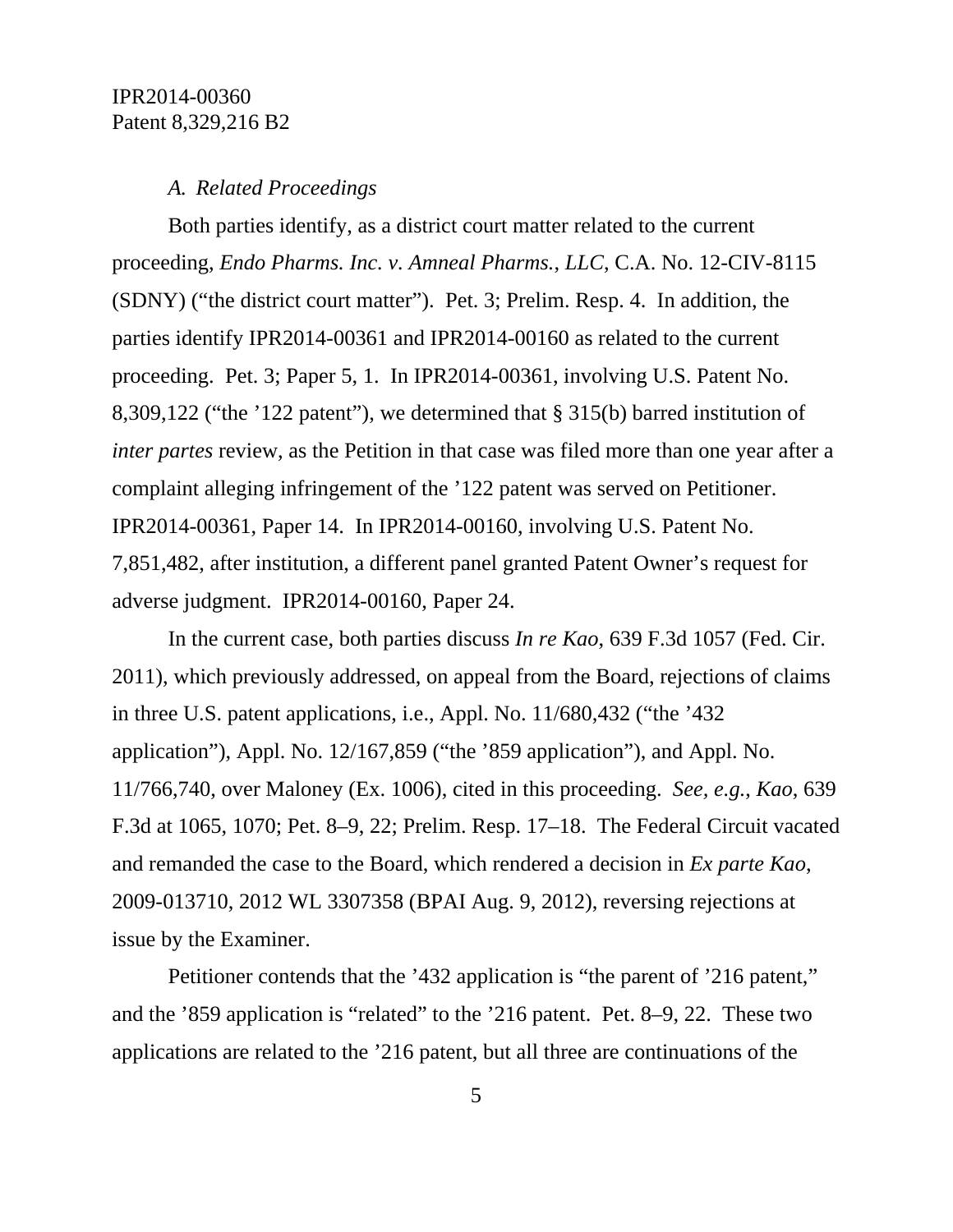same parent application, Appl. No. 10/190,192. Some claim limitations at issue in the Federal Circuit case are similar to limitations recited in challenged claims here.

#### *B. The '216 Patent (Ex. 1001)*

The '216 patent relates to oral controlled release pharmaceutical formulations comprising oxymorphone, and methods of using the same for sustained pain relief. Ex. 1001, 2:14–32. The '216 patent describes "methods for alleviating pain for 12 to 24 hours using a single dose of a pharmaceutical composition by producing a blood plasma level of oxymorphone and/or 6-OH oxymorphone of at least a minimum value for at least 12 hours or more." *Id*. at  $2:61-65$ .

The Specification defines certain pharmacokinetic parameters, such as AUC(0-*inf*) ("Area under the drug concentration-time curve from time zero to infinity") and C*max* ("Maximum observed drug concentration"). *Id*. at 11:33–48. The Specification presents pharmacokinetic data obtained in clinical studies investigating controlled release ("CR") and immediate release ("IR") tablet formulations of oxymorphone, such as shown in Figures 6 and 7, presenting graphs of mean blood plasma concentrations of oxymorphone versus time. *See, e.g.*, *id*. at Figs. 6, 7, 2:46–49, 13:58–20:59 (Studies 2 and 3), 23:61–26:25 (Study 5).

### *C. Claims At Issue*

We instituted a trial in relation to challenges of claims 1, 2, 6, 12–14, 17, 21–51, and 54–71 of the '216 patent. Dec. to Inst. 22; Paper 64, 2, 15. Of those, claims 1, 13, 21, 31, 38, 49, 55, and 66 are independent. Claims 1, 13, 31, and 66 are illustrative and reproduced below, with emphases added.

6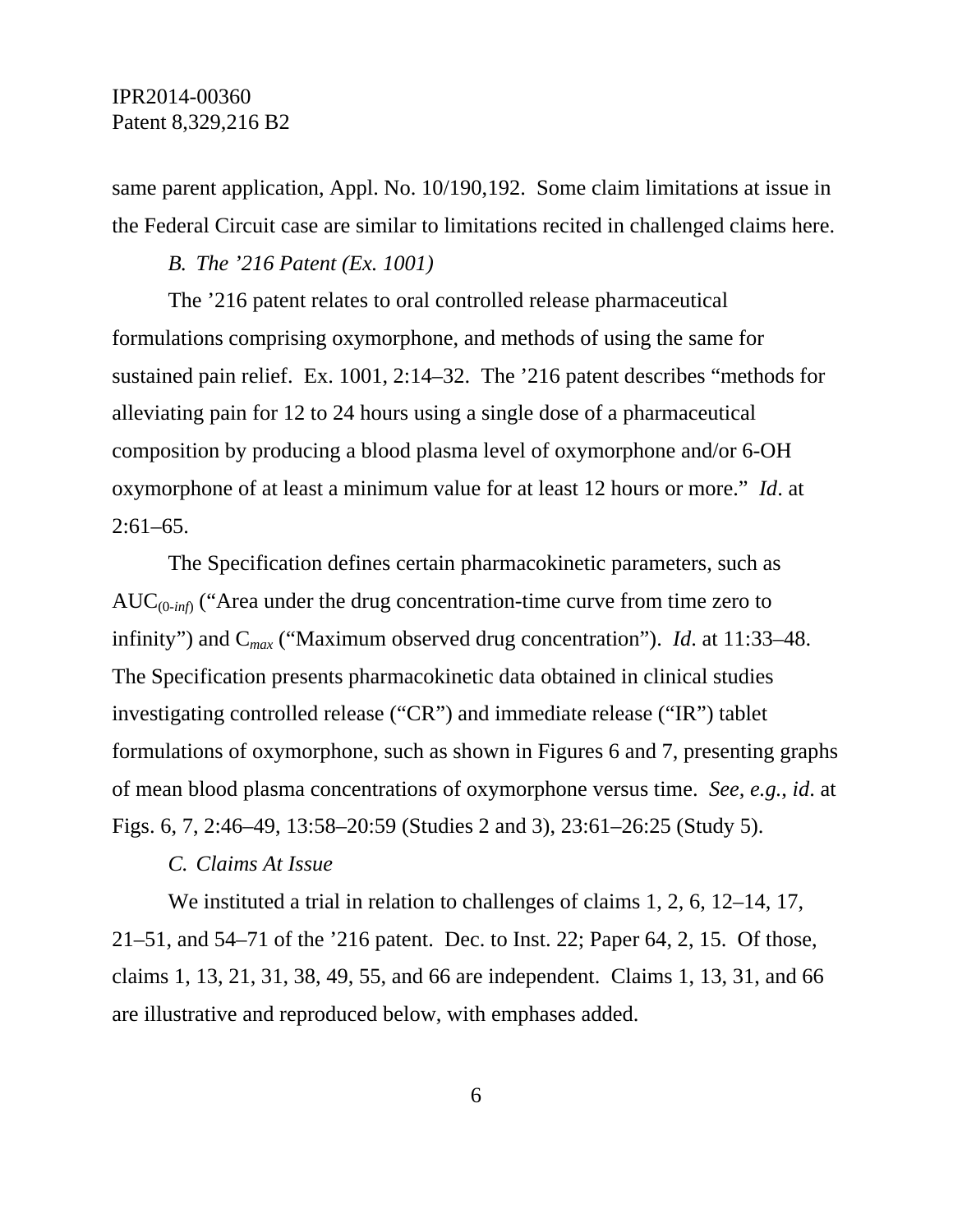1. An oral controlled release oxymorphone formulation, comprising:

a. *about 5 mg to about 80 mg* of oxymorphone or a pharmaceutically acceptable salt of oxymorphone; and

b. *a hydrophilic material*,

wherein upon oral administration of the formulation to a subject in need of an analgesic effect:

(i) the formulation provides detectable blood plasma levels of 6-OH oxymorphone and oxymorphone;

(ii) the blood plasma levels of 6-OH oxymorphone and oxymorphone peak within about 1 hour to about 8 hours after administration;

(iii) *the blood plasma levels of 6-OH oxymorphone and oxymorphone exhibit a ratio of area under the curve*  $(AUC_{(0 \text{ to inf})})$  *of blood plasma level versus time for 6-OH oxymorphone compared to oxymorphone in a range of about 0.5 to about 1.5*;

(iv) the duration of the analgesic effect is through at least about 12 hours after administration; and

(v) *the blood plasma levels of oxymorphone exhibit two or three peaks within about 12 hours after administration*.

13. A pharmaceutical tablet prepared by:

- a. mixing oxymorphone or a pharmaceutically acceptable salt of oxymorphone and controlled release granules comprising a hydrophilic material and one or more optional excipients; and
- b. directly compressing the mixture of (a) to form the tablet,

wherein upon placement of the tablet in an *in vitro dissolution test comprising USP Paddle Method at 50 rpm in 500 ml media having a pH of 1.2 to 6.8 at 37º C., about 15% to about 50%, by weight, of the oxymorphone or salt thereof is released from the tablet at about 1 hour in the test*.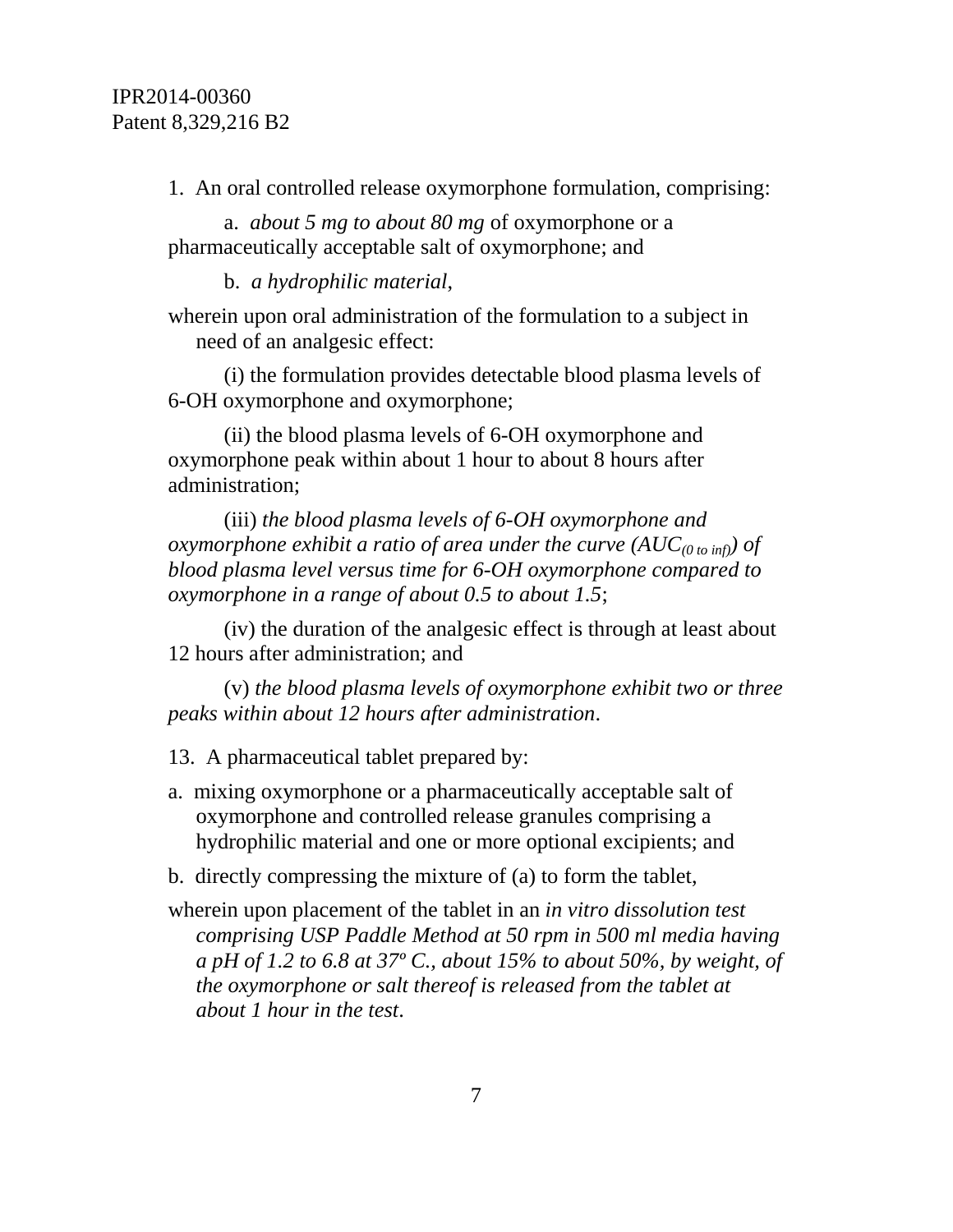31. A method for treating pain in a human subject in need of acute or chronic pain relief, comprising the steps of:

- (a) Providing a solid oral dosage form of a controlled release oxymorphone formulation with a release rate profile designed to provide adequate blood plasma levels over at least 12 hours to provide sustained pain relief over this same period comprising about 5 mg to about 80 mg oxymorphone or a pharmaceutically acceptable salt thereof wherein oxymorphone is the sole active ingredient, and wherein upon placement of the composition in an *in vitro dissolution test comprising USP Paddle Method at 50 rpm in 500 ml media having a pH of 1.2 to 6.8 at 37º C., about 15% to about 50%, by weight, of the oxymorphone or salt thereof is released from the tablet at about 1 hour in the test*; and
- (b) administering a single dose of the dosage form to the subject, wherein the *oxymorphone Cmax is at least 50% higher when the dosage form is administered to the subject under fed as compared to fasted conditions*.

66. An analgesically effective controlled release pharmaceutical composition for oral delivery, comprising:

- a. a controlled release delivery system with a release rate profile designed to provide adequate blood plasma levels over at least 12 hours to provide sustained pain relief over this same period; and
- b. about 5 mg to about 80 mg of oxymorphone or a pharmaceutically acceptable salt of oxymorphone,
- wherein oxymorphone is the sole active ingredient, wherein upon placement of the composition in an *in vitro dissolution test comprising USP Paddle Method at 50 rpm in 500 ml media having a pH of 1.2 to 6.8 at 37º C., about 15% to about 50%, by weight, of the oxymorphone or salt thereof is released from the tablet at about 1 hour in the test*, and wherein upon oral administration of the composition to a human subject, the blood plasma levels of oxymorphone comprise one or more peaks.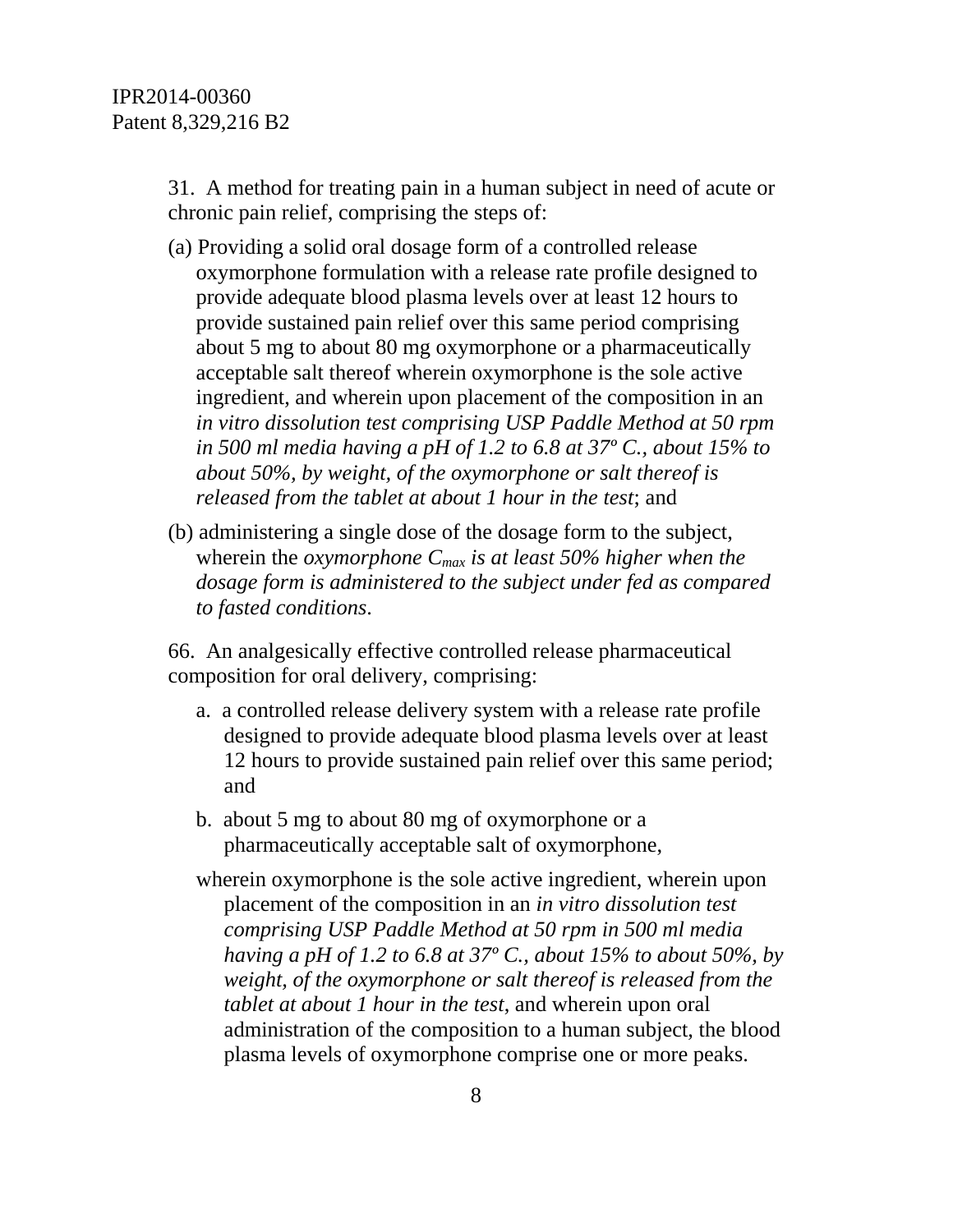Ex. 1001, 26:35–55, 27:33–45, 28:66–29:19, 32:34–50.

### II. ANALYSIS

#### *A. Claim Construction*

The Board interprets claims using the "broadest reasonable construction in light of the specification of the patent in which [they] appear[]." 37 C.F.R. § 42.100(b). There is a "heavy presumption" that a claim term carries its ordinary and customary meaning. *CCS Fitness, Inc. v. Brunswick Corp.*, 288 F.3d 1359, 1366 (Fed. Cir. 2002).

Petitioner offers claim construction of the phrases "controlled release" and "about." Pet. 4–5. Petitioner notes that the '216 patent defines "controlled release" as encompassing formulations that "release no more than about 80% of their active pharmaceutical ingredients within 60 minutes" under the claimed dissolution conditions. *Id*. (citing Ex. 1001, 3:31–33). Petitioner contends that "about" encompasses "at least the standard statistical error" for dissolution testing values. *Id*. at 5. Patent Owner responds that no claim construction is necessary. PO Resp. 7–8. Based on the record before us, we determine that Petitioner's proposed constructions are the broadest reasonable construction of the abovementioned phrases.

#### *B. Obviousness over Maloney*

Petitioner contends that claims 1, 2, 6, and 12 would have been obvious over Maloney, relying on Declarations by Dr. Anthony Palmieri (Ex. 1003), Ms. Vivian Gray (Ex. 1002), and Dr. Mario Gonzalez (Ex. 1031). Pet. 7–26; Reply 2–3, 7–8. Patent Owner contends otherwise, relying on Declarations by Dr. Diane Burgess (Ex. 2070) and Mr. Marv Kelly (Ex. 2053). PO Resp. 14–26, 54–60.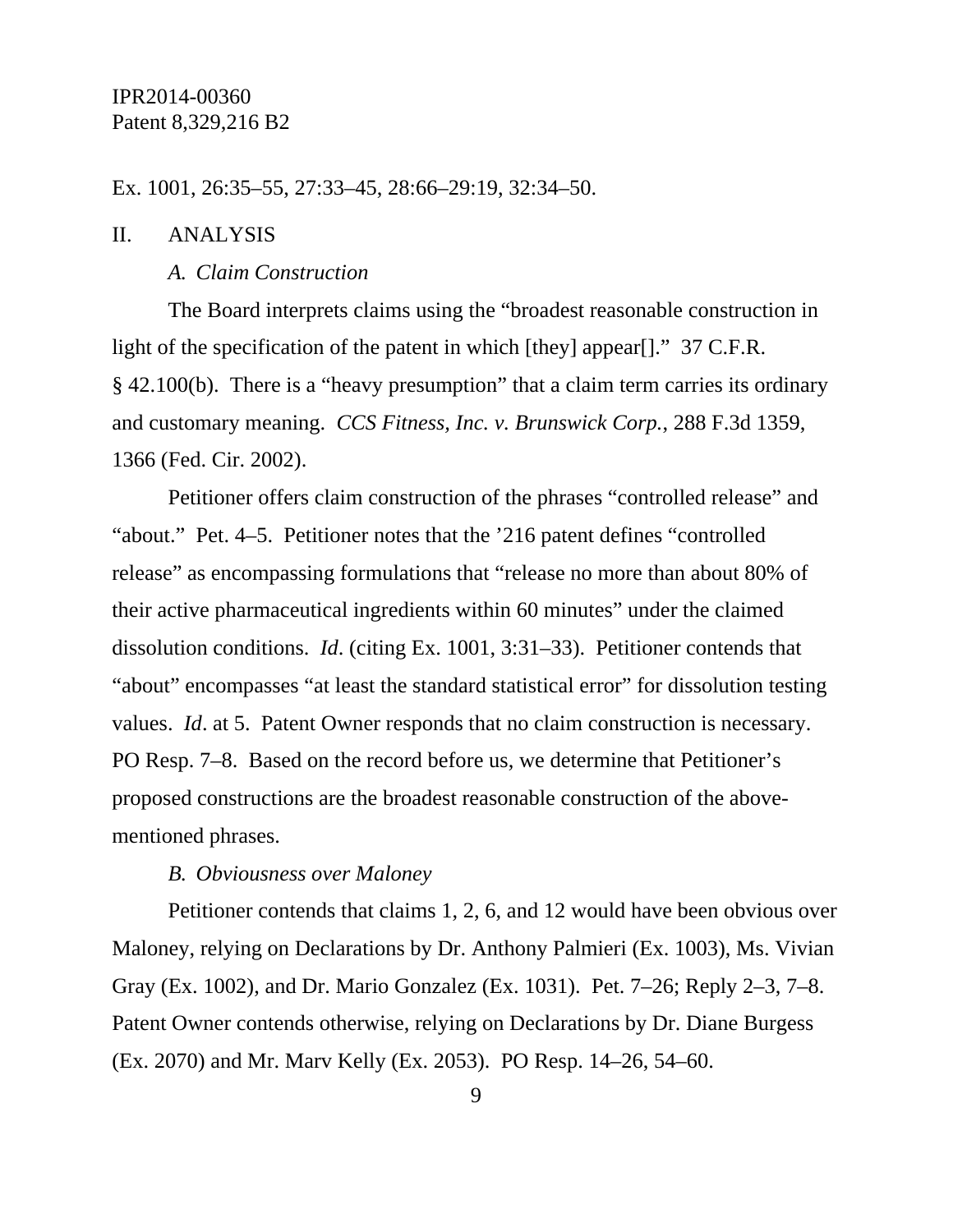### *1. Maloney (Ex. 1006)*

Maloney describes an opioid sustained release formulation comprising a mixture of a hydrophilic matrix-forming agent, an ionic exchange resin, and one or more opioid compound(s). Ex. 1006, 1, 6–7. The term "opioid" includes an opioid analgesic, such as morphine, codeine, oxycodone, oxymorphone, etc. *Id*. at 8–9, 13. Maloney teaches that a matrix-forming agent may be "any polymer not readily degradable by the body," such as hydroxypropylmethylcellulose ("HPMC") or ethylcellulose, among others. *Id*. at 9–10. In addition, the formulations may include "diluents," such as lactose, starch, sucrose, etc. *Id*. at 10–11.

Maloney discloses that the formulation may comprise "from about 0.1 - 500 mg opioid compound, a matrix-forming polymer from about 10 - 95% w/w, an ion exchange resin from about 0.1 - 50% w/w, a diluent from about 0 - 100% w/w, a glidant from about 0 - 5% w/w and a lubricant from about 0 - 20% w/w." *Id*. at 11. In one embodiment, the formulation may comprise "between about 30 and 65% of a matrix-forming polymer, more preferably between about 50 - 60% matrixforming polymer, and between 5 and 15% of a[n] ionic exchange resin." *Id*. at 8, 13.

Examples in Maloney present, among other oxycodone formations, Formula 6 comprising, *inter alia*, 30 mg/tablet oxycodone hydrochloride, 14.5% w/w lactose, and 55.0% w/w HPMC, i.e., "Methocel K100M (Premium)." *Id*. at 17 (Formula 6 in Example 2); *see also id*. at 15–24.

#### *2. Analysis*

Petitioner contends that a controlled release oxymorphone composition disclosed in Maloney expressly or inherently comprises the different elements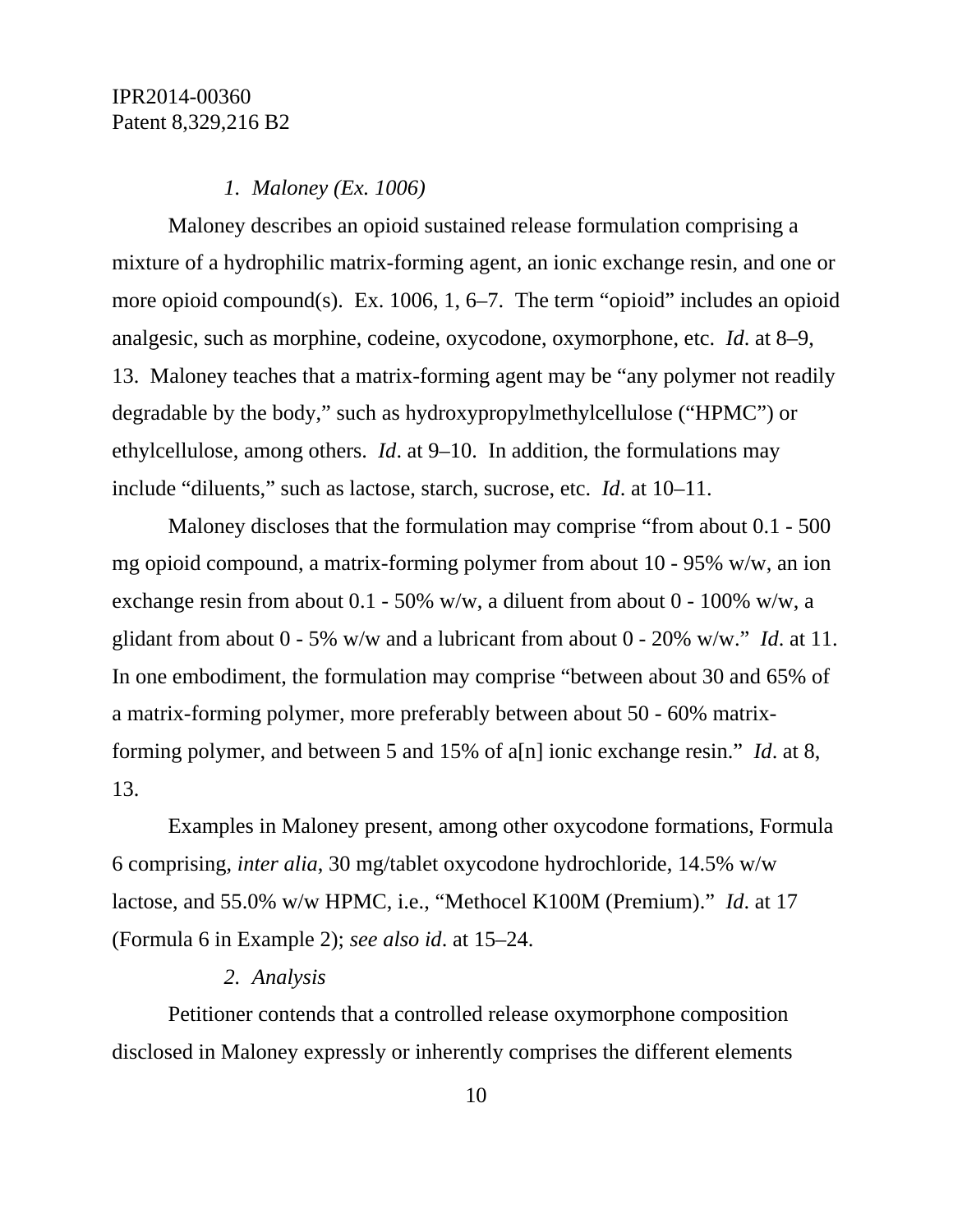recited in claims 1, 2, 6, and 12, and provides, upon oral administration, the requisite properties recited in those claims. Pet. 12–19, 23. We address certain elements of claim 1, as disputed by the parties to be rendered obvious by Maloney, below.

Unlike other challenged independent claims of the '216 patent, claim 1 does not require specific release profiles "in an in vitro dissolution test comprising USP Paddle Method at 50 rpm in 500 ml media having a pH of 1.2 to 6.8 at 37º C." Dec. to Inst. 9–12. Instead, claim 1 requires that, upon administration of the oxymorphone formulation, "blood plasma levels of 6-OH oxymorphone and oxymorphone exhibit a ratio of . . .  $AUC_{(0\text{ to inf})}$  . . . for 6-OH oxymorphone compared to oxymorphone in a range of about 0.5 to about 1.5," and "two or three peaks within about 12 hours after administration." Ex. 1001, 26:34–55. Petitioner contends that such properties would have been inherent to oxymorphone compositions, regardless of formulation. Pet. 16–19.

Regarding the "two or three peaks" element in claim 1, Petitioner points us to Figures 6 and 7 of the '216 patent. Pet. 17. Those figures show mean plasma concentration versus time results in relation to subjects administered controlled release (Treatment 2A and 2B in Fig. 6, Treatments 3A and 3B in Fig. 7) or immediate release (Treatment 3C in Fig. 6, Treatments 3C and 3D in Fig. 7) oxymorphone tablets, as described in Studies 2 and 3 in the '216 patent. Ex. 1001, 13:58–16:66. Based on that data, Petitioner asserts that "the presence of 2 or 3 peaks after administration of any oxymorphone formulation is an inherent property of all oxymorphone compositions." Pet. 17 (citing Ex. 1003 ¶ 95).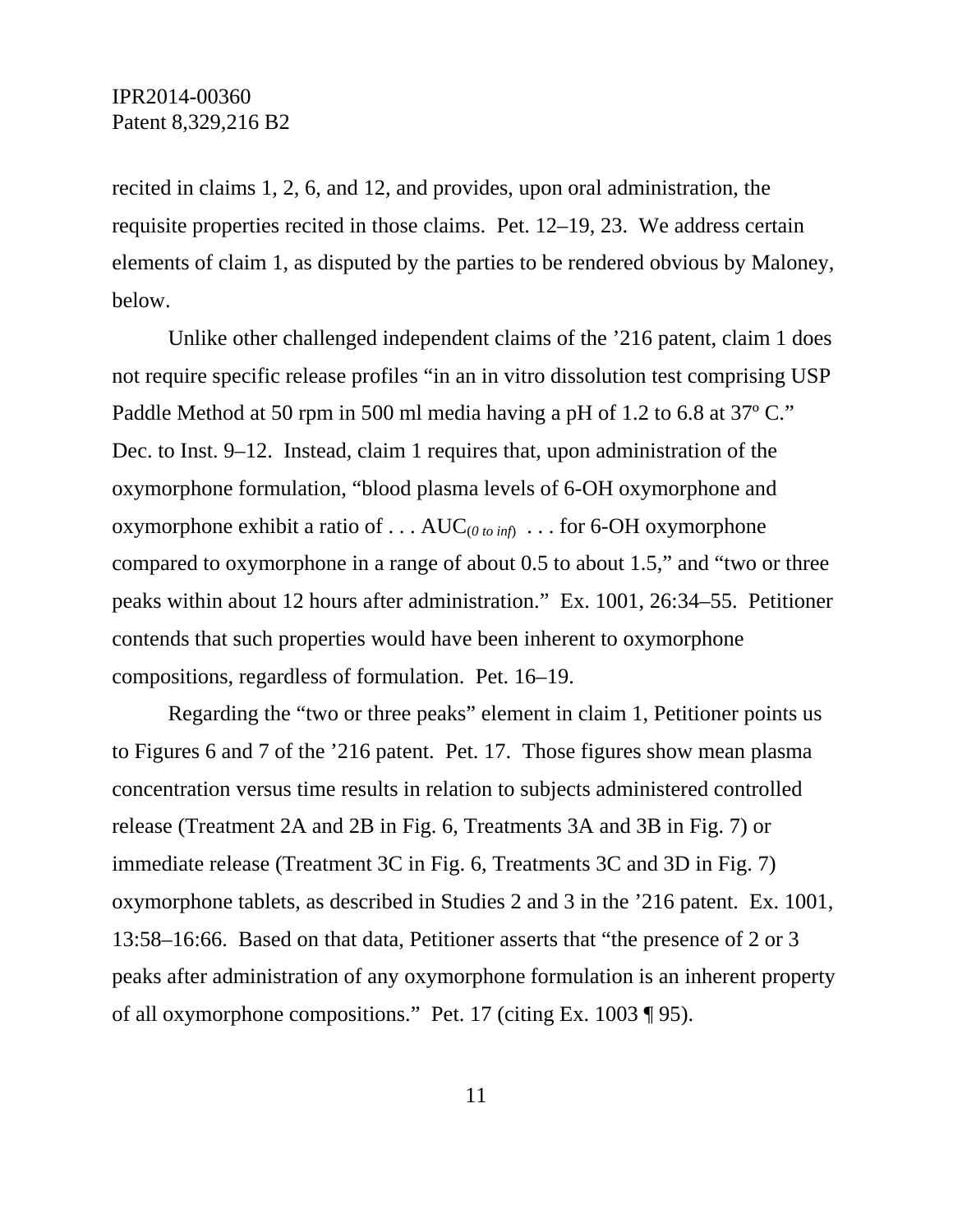$\overline{a}$ 

Patent Owner responds that Maloney does not disclose multiple peak plasma levels of oxymorphone, and Petitioner fails to establish that the recited "two or three peaks" limitation is inherent to all oxymorphone compositions. PO Resp. 2– 3, 16–22. Specifically, Patent Owner contends that testimony by Dr. Burgess clarifies that the "multiple peaks in the oxymorphone plasma concentration within 12 hours of administration are *not* inherent to all oxymorphone compositions." *Id*. at  $17-18$  (citing Ex. 2070  $\P\P$  1, 27–51, 155). Patent Owner also asserts that Petitioner's expert Dr. Palmieri admits the same. *Id*. (quoting Ex. 2012, 170:21– 171:3), 21–22 (citing same)).<sup>7</sup>

Citing Dr. Burgess' testimony, Patent Owner discusses two clinical studies not disclosed in the '216 patent, designated Studies A and B. *Id*. at 18–21 (citing Ex. 2070 ¶¶ 33–50). Study A (Ex. 2013), submitted to the U.S. Food and Drug Administration as part of a New Drug Application for an immediate-release ("IR") oxymorphone tablet, determined single-dose bioavailability of 2x5 mg and 10 mg IR oxymorphone tablets, as compared to an oral oxymorphone solution. *Id*. at 18– 19 (citing Ex. 2070 ¶¶ 33–34). Patent Owner reproduces Figure 1 in Exhibit 2013, which presents a mean plasma concentration of oxymorphone as a function of time upon administration of all three treatments. *Id.* at 19 (citing Ex. 2013, 19, Fig. 1).<sup>8</sup>

<sup>&</sup>lt;sup>7</sup> Patent Owner cites Exhibit 2011 (PO Resp. 17–18), but later refers to Exhibit 2012 (*id*. at 21–22), for Dr. Palmieri's deposition testimony. *See also* Tr. 53:11–19 (clarifying that Patent Owner quotes Exhibit 2012).

<sup>8</sup> Patent Owner refers to "Figure 2" in Exhibit 2013 (PO Resp. 19), but our review indicates that the figure in question is Figure 1 on page 19 of this exhibit. Exhibit 2013 is a 2002 clinical study report entitled "A Randomized, Single Dose, Three Period Crossover Comparison of the Oral Bioavailability of [] Tablets and an Oral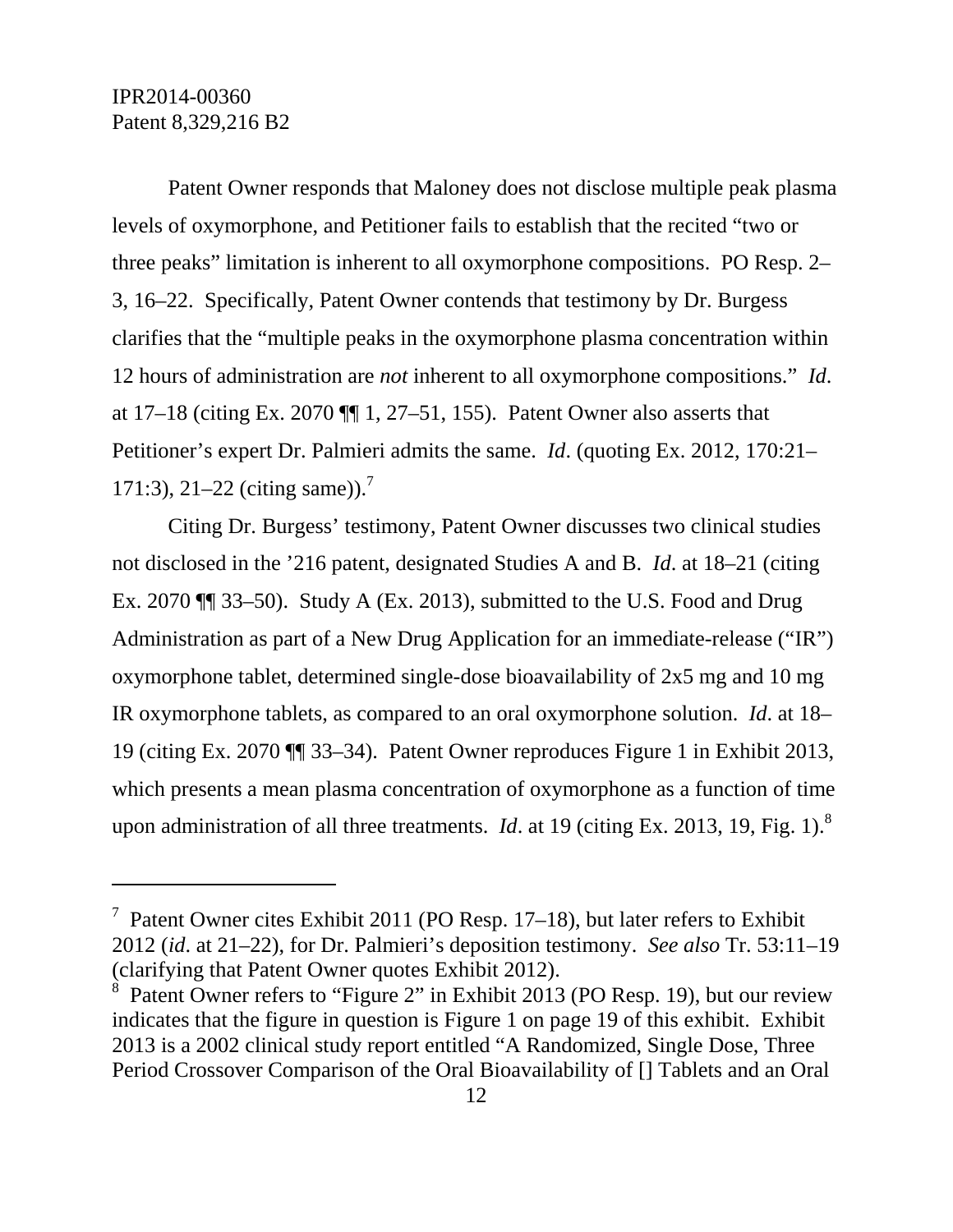-

Patent Owner argues that this evidence establishes that all three formulations, i.e., both IR tablets and the oral solution, exhibited only a single peak within 12 hours of administration. *Id*. at 19–20 (citing Ex. 2070 ¶ 35).

Study B, presented in a scientific paper (Ex. 2014), examined the pharmacokinetics and dose proportionality of an IR tablet containing oxymorphone following single and multiple-dose administration in subjects. *Id*. at 19–20 (citing Ex. 2070 ¶ 37). Patent Owner reproduces Figure 1 in Exhibit 2014, which presents mean single-dose and steady-state plasma concentrations of oxymorphone IR for 5 mg, 10 mg, and 20 mg tablets in Study B. *Id*. at 20 (citing Ex. 2014, 97, Fig. 1). Patent Owner argues that this evidence illustrates that those IR tablets exhibited only a single peak within 12 hours of administration. *Id*. (citing Ex. 2070 ¶¶ 38– 39). Thus, according to Patent Owner, evidence of record establishes that not all oxymorphone compositions necessarily exhibit "two or three" plasma concentration peaks of oxymorphone within about 12 hours of administration. *Id*. at 21.

In response, Petitioner again asserts that multiple peaks are an inherent characteristic of any oxymorphone formulation, and therefore present in the oxymorphone controlled release ("CR") formulations of Maloney. Reply 7. In relation to Study A, Petitioner asserts that the study measured plasma concentrations too infrequently to detect more than one peak, citing a Declaration by Dr. Gonzalez. *Id*. at 8 (citing Ex. 1031 ¶¶ 34–39). Specifically, Petitioner contends that Study A did not measure plasma concentrations between hours 8 and

Oxymorphone Solution Under Fasting Conditions." *See also* Ex. 2070 ¶¶ 33–35 (referring to Figure 1 in Ex. 2013).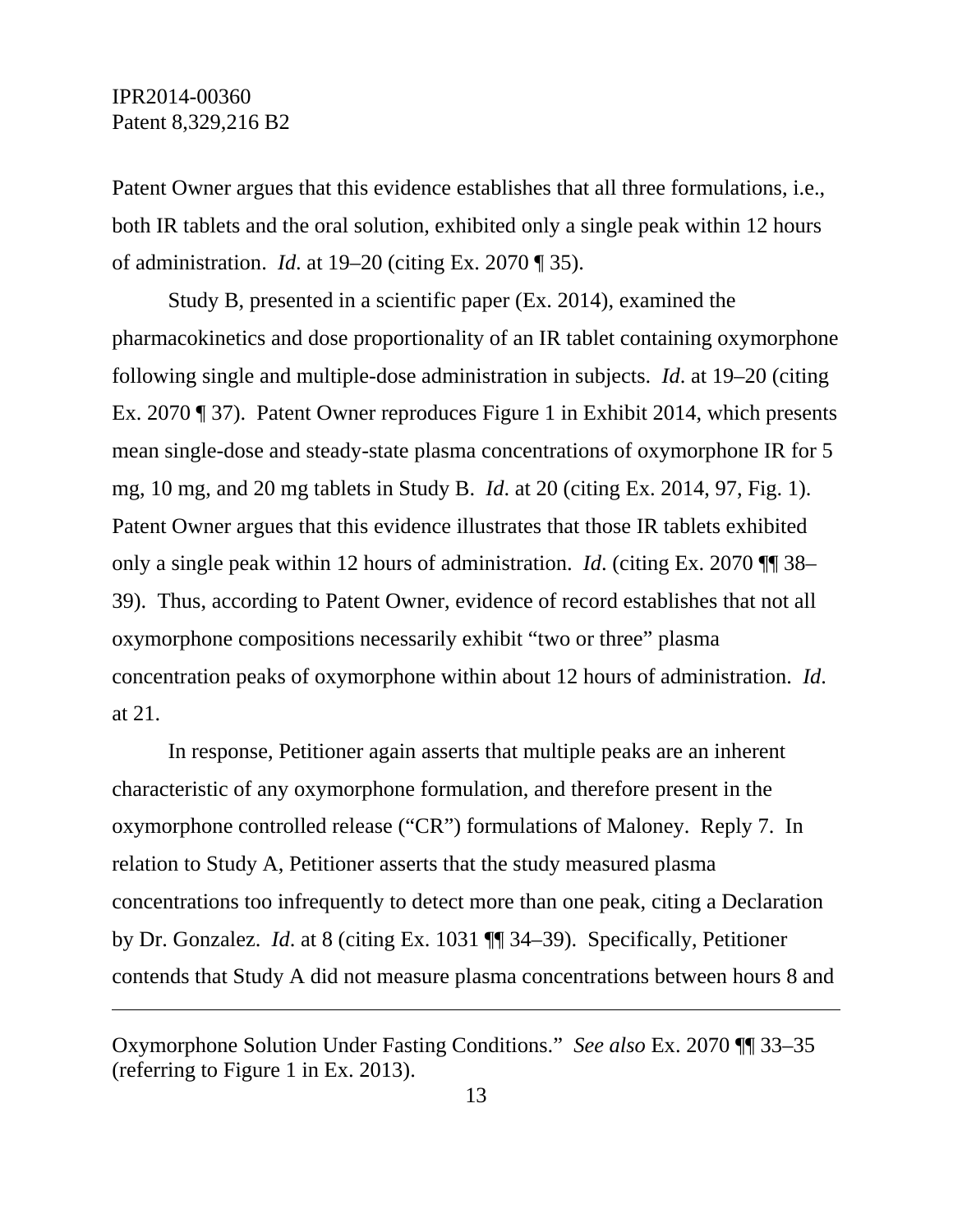l

12, the time period when one would expect a second plasma peak. *Id*. According to Petitioner, "[b]ecause the second peak would be expected to have a low magnitude, the study's lack of plasma concentration measurements between hours 8 and 12 effectively masks the presence of a second peak." *Id*. (citing Ex. 1031  $\P$  38).

In relation to Study B, Petitioner asserts that Patent Owner's expert, Dr. Burgess, reviewed only a summary article presenting a "plasma concentration time curve graph that was compressed such that the second peak was not apparent," again citing Dr. Gonzalez's Declaration. *Id*. (citing Ex. 2014, 97, Fig. 1; Ex. 1031 ¶¶ 40–42). In addition, according to Petitioner, when "presented with the uncompressed graph from the full study report" (Ex. 1041) during a deposition, Dr. Burgess "confirmed that the IR formulations did, in fact, display multiple plasma peaks." *Id.* (citing Ex. 1042, 208:2–213:22). Petitioner also argues that Dr. Burgess did not know of any CR oxymorphone formulations lacking multiple peaks. *Id*. (citing Ex. 1042, 70:8–15).

In his Declaration, Dr. Gonzalez testifies that data disclosed in the '216 patent leads him to conclude that "the reduced data points in Study A *may* obscure the presence of a second peak." Ex. 1031 ¶ 37 (emphasis added). Dr. Gonzalez also opines that Patent Owner has "cited no additional information disputing the inherency of multiple peaks other than Study A." *Id*. Reliance on this testimony

<sup>9</sup> In its Reply, Petitioner cited Exhibit 1042, 199:2–203:22 (Reply 8), but clarified during the oral hearing that it inserted a typographical error regarding the pin-point cite, and intended to cite pages 203–208 of Dr. Burgess' deposition transcript (Ex. 1042). Tr. 17:3–11.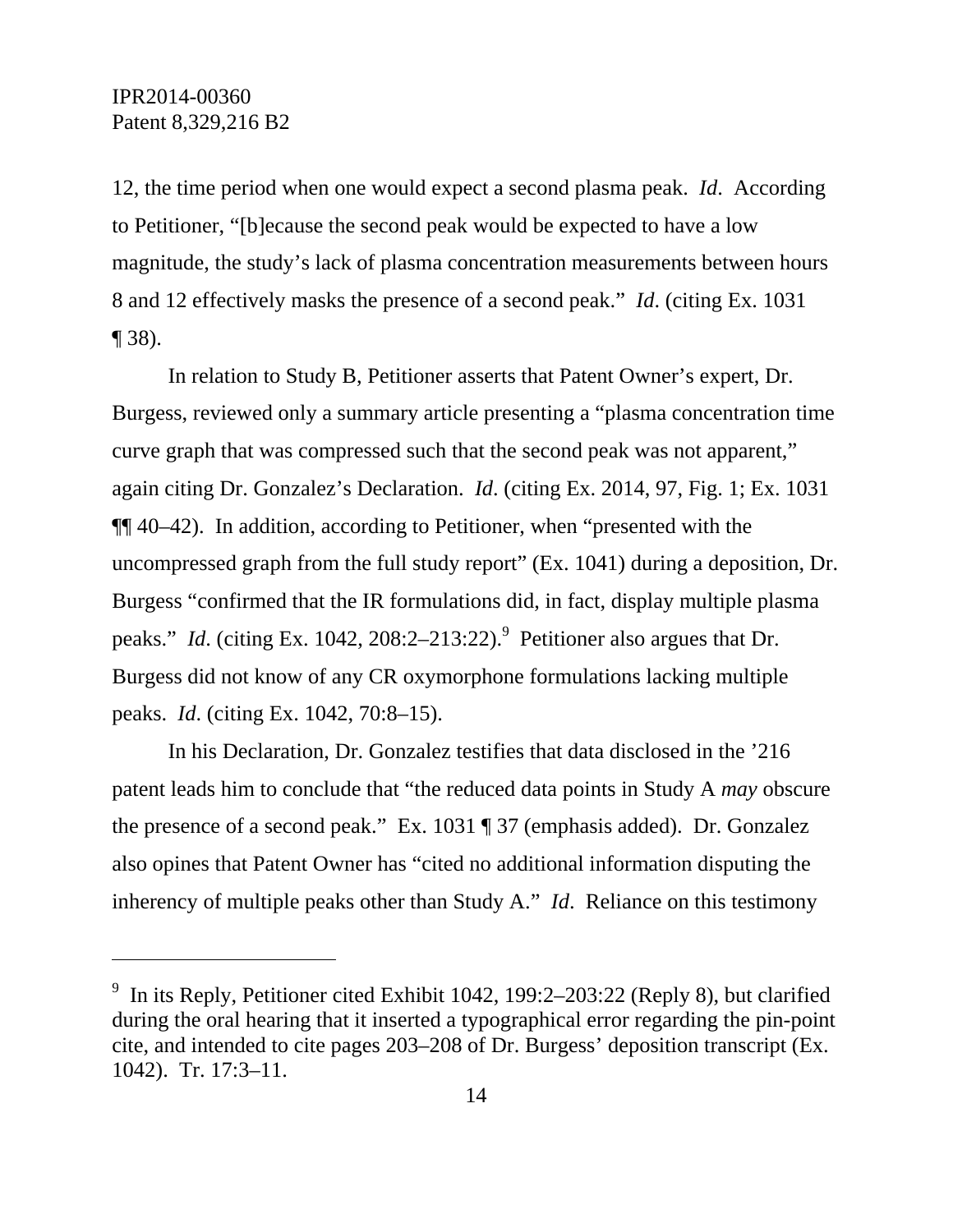by Petitioner ignores the fact that Petitioner has the burden to establish by a preponderance of the evidence that the "two or three peaks" limitation of claim 1 is inherent to any oxymorphone formulation, as Petitioner asserts when making its case. Pet. 17; Reply 7. We are not persuaded that Petitioner has met its burden in this regard.

In pointing to evidence regarding Study A, Patent Owner provides evidence indicating that certain oxymorphone formulations, as tested in Study A, do not present more than one peak of oxymorphone plasma concentration. PO Resp. 19 (citing Ex. 2013, Fig. 1). By contrast, Petitioner and its experts rely on data presented in Figures 5–7 in the '216 patent to show that all oxymorphone formulations, including IR compositions, exhibit multiple peaks. Pet. 17–19 (discussing Figs. 6 and 7); Ex. 1003 ¶ 84 (stating that "Figure 6 shows peaks at about 3 hours and about 12 hours after administration" for an IR formulation), ¶ 95; Reply 7–8 (citing Ex. 1031 ¶¶ 34–39 (discussing Fig. 5)).

The '216 patent, when discussing Figures 5 and 6, describes IC formulations as showing "a classical curve, with a high and relatively narrow peak, followed by an exponential drop in plasma concentration," while stating that CR formulations exhibited "triple peaks in blood plasma concentration." Ex. 1001, 12:58–67 (Fig. 5); 14:47–3 (Fig. 6). Thus, it is not clear from the '216 patent itself that IC formulations always present a second "peak" at 12 hours, or that the alleged "peak" at 12 hours for the IC formulations, as asserted by Petitioner and its experts, actually signifies a "peak" as it relates to the "two or three peaks within about 12 hours" recited in claim 1.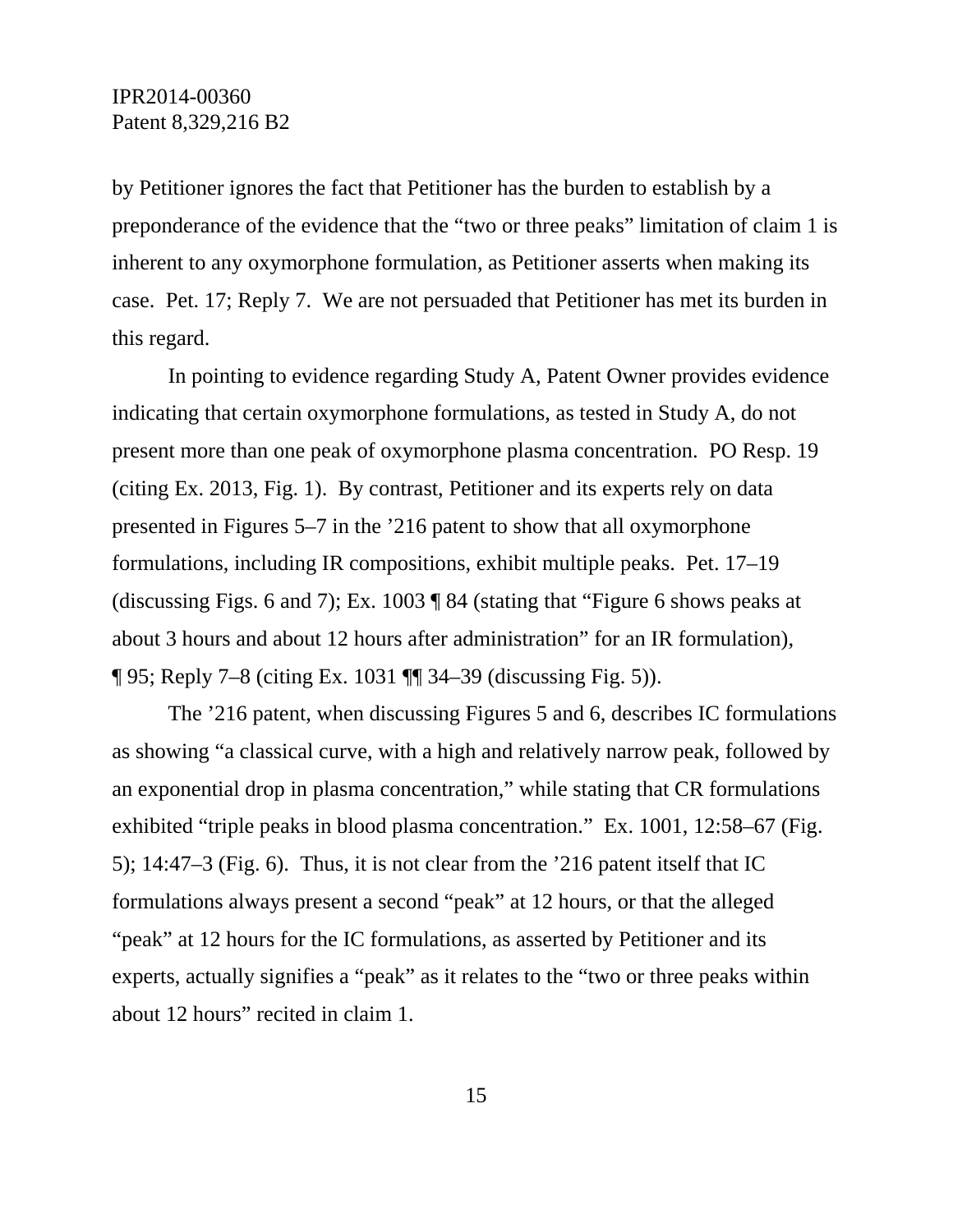In addition, as noted by Patent Owner, Petitioner's expert, Dr. Palmieri, provides testimony indicating that at least some oxymorphone compositions do not exhibit the "two or three peaks" recited in claim 1. PO Resp. 17–18. In response to a question about whether he determined "whether there are any published studies showing that some Oxymorphone compositions do not exhibit multiple peaks within 12 hours of administration," Dr. Palmieri responded that "[s]ometimes they're there, and sometimes they weren't there." Ex. 2012, 170:3– 171:9. We are persuaded by Dr. Palmieri's testimony that some studies have shown that certain oxymorphone compositions do not exhibit two or three peaks within 12 hours of administration, even if he also testifies that "you have to wonder about the validity of the data," and that "[w]ith clinical studies there's always variation." *Id*.

In relation to Study B, Petitioner asserts that when Dr. Burgess was "presented with the uncompressed graph from the full study report, she confirmed that the IR formulations did, in fact, display multiple plasma peaks" citing deposition testimony of Dr. Burgess. Reply 8; Ex. 1042, 208:2–213:22. Our review of the cited testimony, however, indicates that Dr. Burgess did not confirm the existence of a second peak for the 5 mg IR formulation, and questioned the existence of a second peak for the 10 mg IR formulation. Ex. 1042, 212:6–213:9 (stating "definitely not for the last one" and "it's really hard to tell even with the 10 [mg] if that's a peak").

Thus, we are not persuaded that Petitioner has established by a preponderance of the evidence that "the presence of 2 or 3 peaks after administration of any oxymorphone formulation is an inherent property of all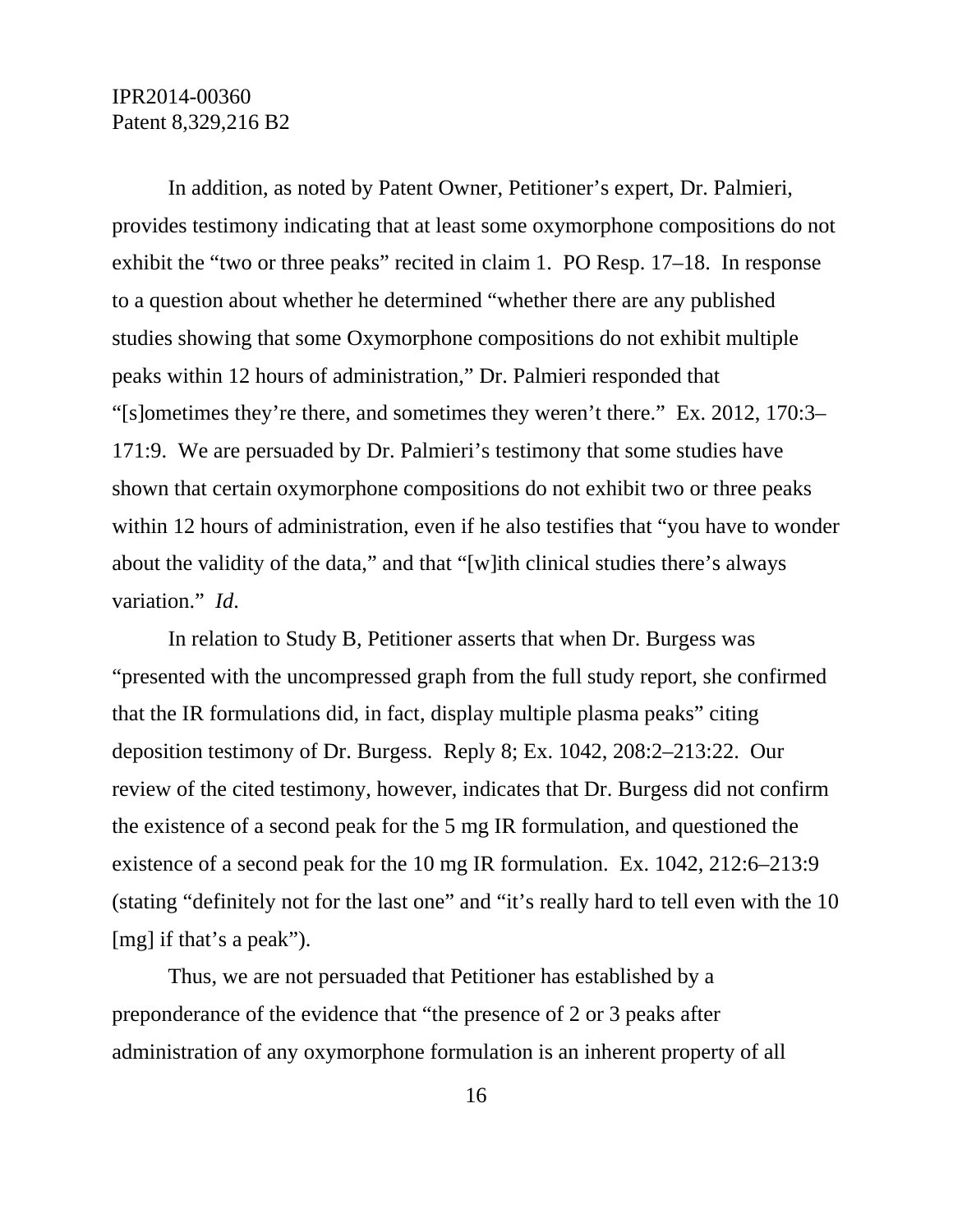oxymorphone compositions," as Petitioner argues. Pet. 17. Petitioner does not establish sufficiently that the "two or three peaks" limitation in claim 1 is "necessarily [] present, or the natural result of the combination of elements explicitly disclosed" in Maloney. *Par Pharm. Inc. v. TWI Pharms. Inc.*, 773 F.3d 1186, 1195–96 (Fed. Cir. 2014).

Based on the record before us, we conclude that Petitioner has not established by a preponderance of the evidence that claim 1, or any of claims 2, 6, and 12, which all depend from claim 1 and also require the "two or three peaks" limitation, would have been obvious over Maloney.

### *C. Obviousness over Oshlack and Handbook of Dissolution Testing*

Petitioner contends that 1, 2, 6, 12–14, 17, 21–51, and 54–71 would have been obvious over Oshlack and the Handbook of Dissolution Testing, again relying on Declarations by Dr. Palmieri (Ex. 1003, Ex. 1104), Ms. Gray (Ex. 1002, Ex. 1025), and Dr. Gonzalez (Ex. 1031). Pet. 26–42; Reply 2–7, 9–15, Second Petition 7–24. Patent Owner contends otherwise, again relying on Declarations by Dr. Burgess (Ex. 2070, Ex. 2090) and Mr. Kelly (Ex. 2053). PO Resp. 14–15, 26–60; Supp. PO Resp. 1–7.

### *1. Oshlack (Ex. 1007)*

Oshlack describes sustained-release oral formulations comprising an opioid analgesic, prepared using a melt extrusion technology. Ex. 1007, 1:10–15; 6:23– 31. Oshlack describes "melt-extruded oral sustained-release dosage forms which comprise a pharmaceutically acceptable hydrophobic material, a retardant selected from waxes, fatty alcohols, and fatty acids, and a drug." *Id*. at 3:66–4:3. In certain embodiments, "the drug is incorporated into a melt-extruded strand which includes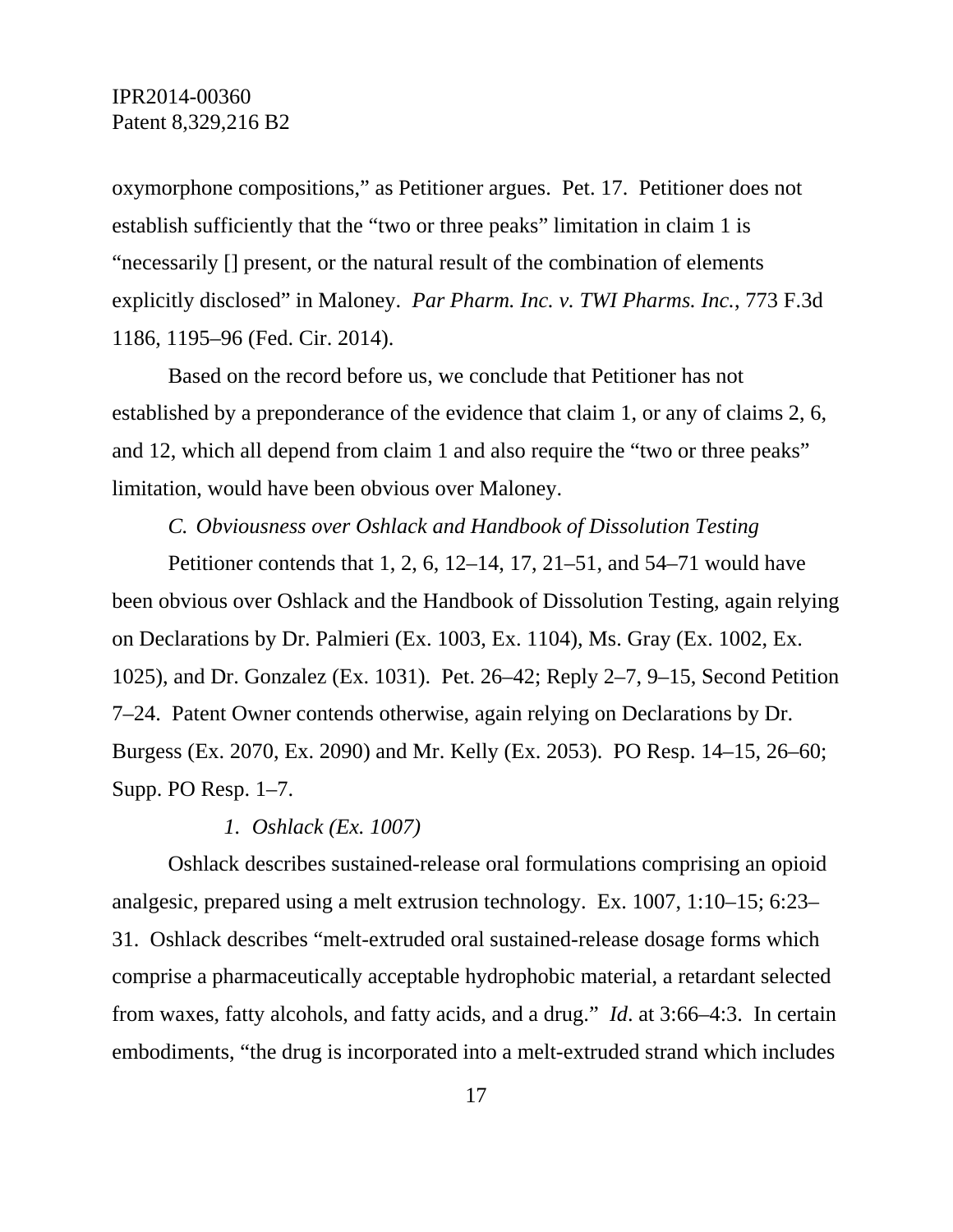a pharmaceutically acceptable hydrophobic material such as an alkylcellulose or an acrylic polymer or copolymer," as well as a plasticizer. *Id*. at 6:25–31.

In relation to opioid analgesics, Oshlack lists oxymorphone, among others. *Id.* at 7:9–34. In certain embodiments, "the hydrophobic material is selected from materials such as hydroxyalkylcelluloses such as hydroxypropylmethylcellulose [HPMC] and mixtures of the foregoing," referring to a list of acrylic polymers. *Id*. at 8:49–65. Oshlack discloses that the retardant material is "preferably a hydrophobic fusible carrier," such as one comprising "hydrophobic and hydrophilic polymers having hydrocarbon backbones." *Id*. at 8:66–9:23.

Oshlack also states that in "certain preferred embodiments" of opioid analgesic formulations:

dosage forms will provide an *in-vitro release (when assessed by the USP Paddle or Basket Method at 100 rpm at 900 ml aqueous buffer (pH between 1.6 and 7.2) at 37º C. from about 1 to about 42.5% opioid released after one hour*, from about 5 to about 65% opioid release after 2 hours, from about 15 to about 85% opioid released after 4 hours, from about 20 to about 90% opioid released after 6 hours, from about 35 to about 95% opioid released after 12 hours, from about 45 to about 100% opioid released after 18 hours, and from about 55 to about 100% opioid released after 24 hours, by weight. Such formulations may further be characterized by a peak plasma level at from about 2 to about 8 hours after oral administration, and preferably from about 4 to about 6 hours after administration. Such formulations are further characterized by a  $W_{50}$  from about 4 to about 12 hours.

*Id.* at 11:60–12:12 (emphasis added).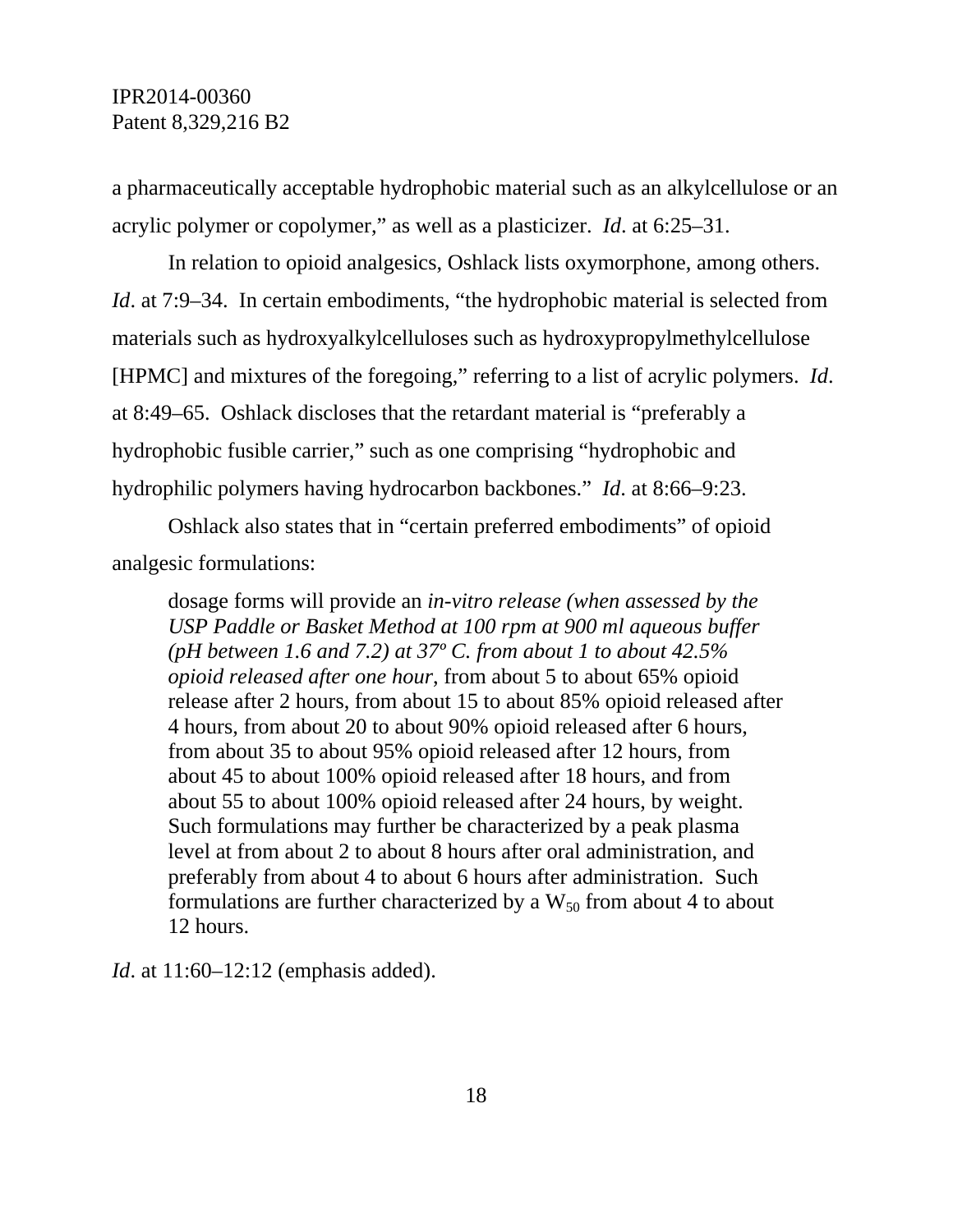Oshlack's claim 11 (which depends on its claims 1, 2, 7, and 10) similarly discloses a sustained-release pharmaceutical formulation comprising an opioid analgesic, such as oxymorphone, which:

provides *an in-vitro release when assessed by the USP Paddle or Basket Method at 100 prm at 900 ml aqueous buffer (pH between 1.6 and 7.2) at 37º C. from about 1 to about 42.5% opioid release after one hour*, from about 5 to about 65% opioid released after 2 hours, from about 15 to about 85% opioid released after 4 hours, from about 20 to about 90% opioid released after 6 hours, from about 35 to about 95% opioid released after 12 hours, from about 45 to about 100% opioid released after 18 hours, and from about 55 to about 100% opioid released after 24 hours, by weight.

*Id.* at 25:40–26:49 (emphasis added).

*2. Handbook of Dissolution Testing (Ex. 1008)* 

Chapter 3 in the Handbook describes dissolution methods for solid dosage forms, including the "Basket" and "Paddle" methods. Ex. 1008, 27-42.<sup>10</sup> When addressing "Stirring Rate (rpm)" in relation to both methods, the Handbook states: "As specified in individual monographs—but for general purposes when not otherwise specified—*rates of 50 rpm for the paddle and 100 rpm for the basket are recommended and have proved to be roughly equivalent* to one another in producing dissolution." *Id*. at 35 (emphasis added).

### *3. Analysis*

-

As discussed above, claims 1, 2, 6, and 12 all require the "two or three peaks" limitation as recited in claim 1. Claims 67 and 70 similarly require two

<sup>&</sup>lt;sup>10</sup> When citing to the Handbook of Dissolution Testing (Ex. 1008), we cite the original pagination in the document, rather than exhibit page numbers.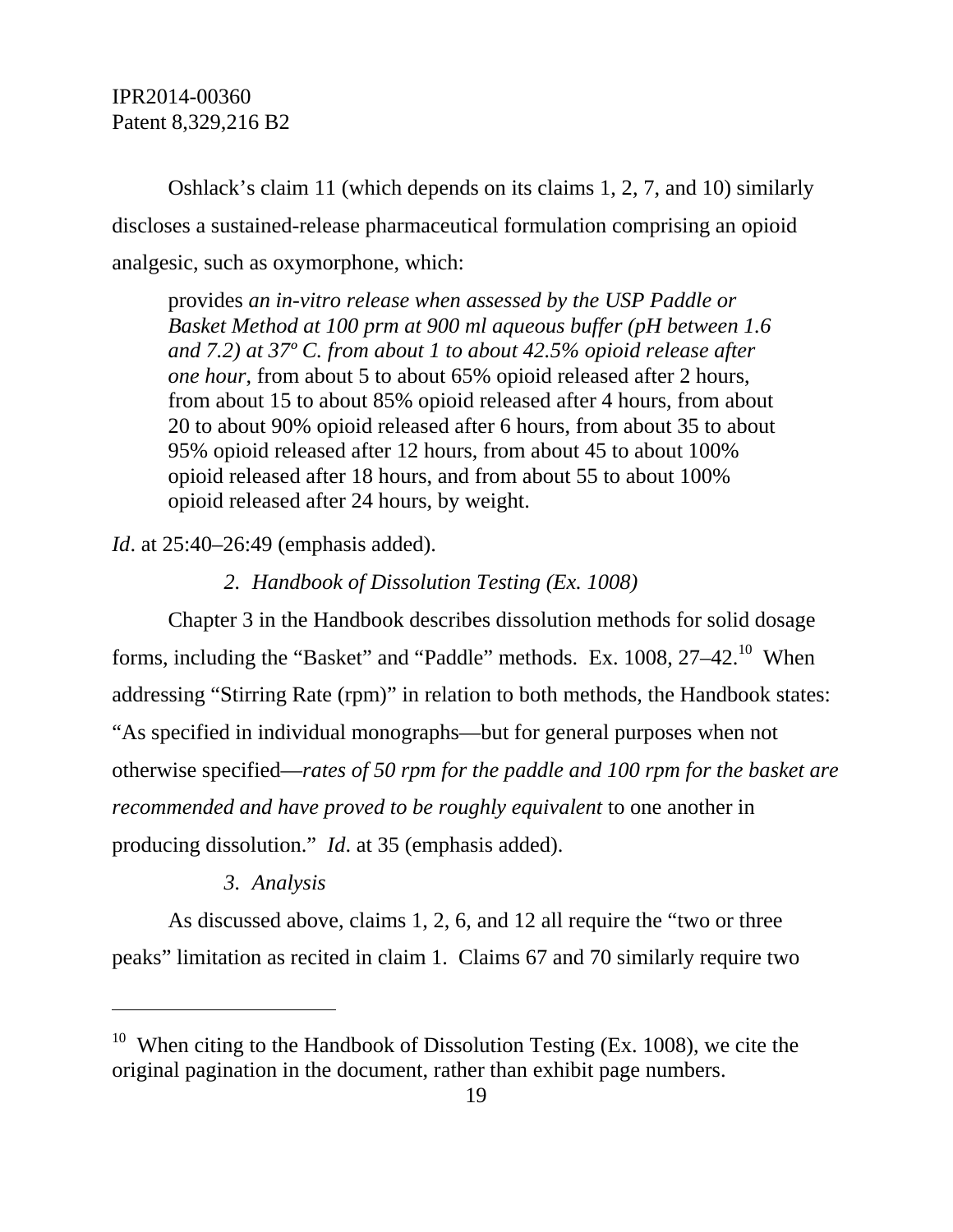peaks of blood plasma levels of oxymorphone. While Petitioner provides little explanation or analysis in relation to the "two or three peaks" limitation in particular in this ground (Pet. 27–32, 37–42), Petitioner appears to rely on the same contentions discussed above in relation to all multiple "peaks" limitations, i.e., that the '216 patent establishes that all oxymorphone formulations exhibit two or more peaks upon administration. *See* Pet. 36 ("As discussed in Ground 1, the data the '216 patent show that even immediate release formulations have at least two oxymorphone blood profile peaks," and "the presence of 2 or 3 peaks after administration of any oxymorphone formulation is an inherent property of all oxymorphone compositions") (citing Ex. 1003 ¶ 84). As discussed above, Petitioner does not establish by a preponderance of the evidence that the multiple "peaks" feature of claims 1, 2, 6, and 12 is an inherent property of all oxymorphone compositions.

Petitioner also argues that the *in vitro* dissolution profiles of Oshlack's CR oxymorphone composition overlap those recited in challenged claims 13, 14, 17, 21–51, and 54–71. Pet. 26, 32, 38–42; Second Petition 18–20. In support, Petitioner relies on teaching in claim 11 of Oshlack, i.e., where it discloses "an invitro release when assessed by the USP Paddle or Basket Method at 100 [rpm] at 900 ml aqueous buffer (pH between 1.6 and 7.2) at 37° C. from about 1 to about 42.5% opioid release after one hour." Ex. 1007, 26:39–43. According to Petitioner, this disclosure renders obvious an *in vitro* release using the Paddle Method "at 50 rpm in 500 ml media having a pH of 1.2 to 6.8 at 37º C, about 15% to about 50%" of oxymorphone release after one hour, as required in all independent claims except claim 1. Pet. 28–29 (citing Ex. 1007, 26:39–43), 31–34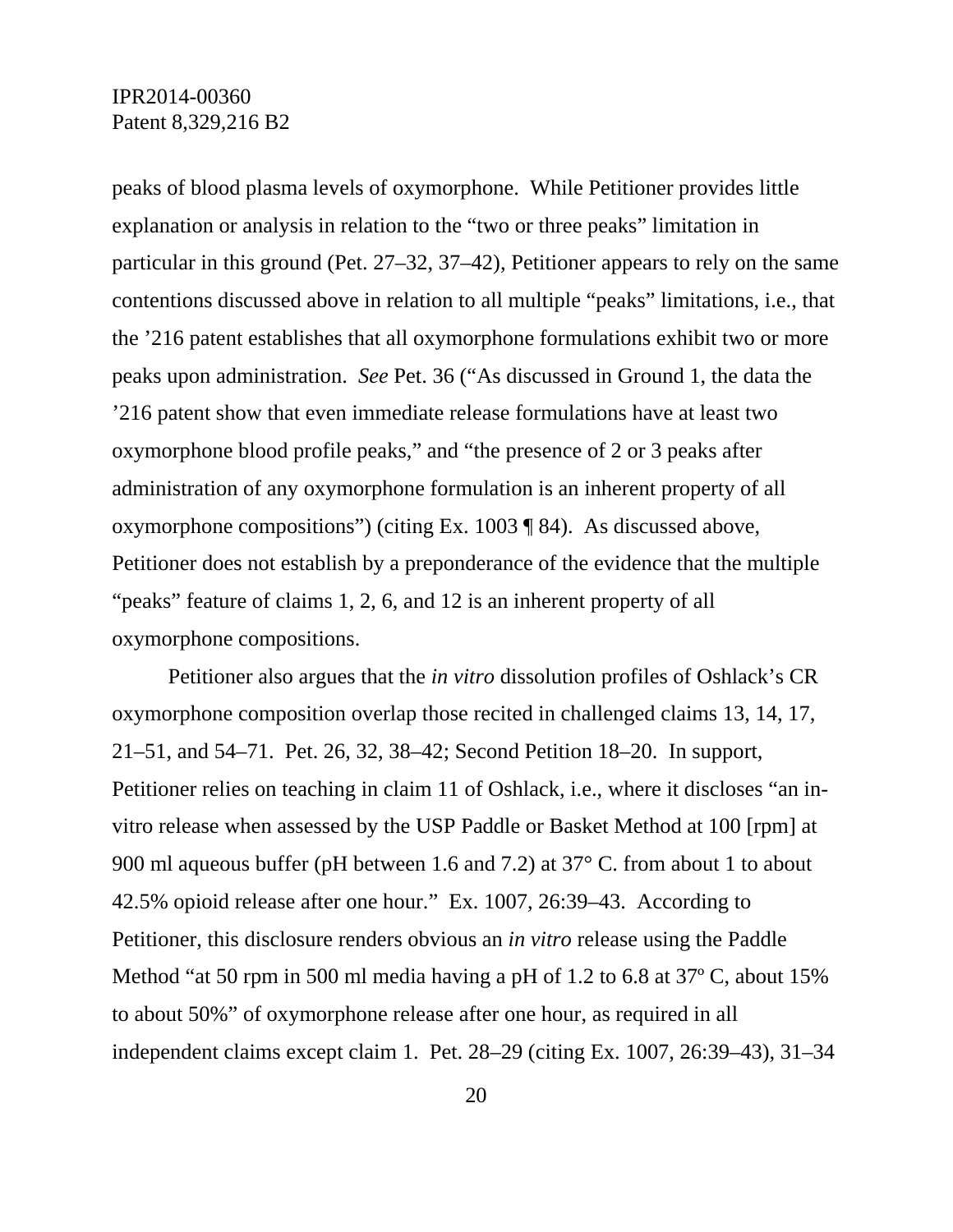(citing Ex. 1007, 26:39–43; Ex. 1002 ¶¶ 84, 85, 87, 92, 93; Ex. 1003 ¶ 110), 38– 42; Second Petition 18–20. Citing claim 11 in Oshlack, Petitioner similarly contends that Oshlack renders obvious other dissolution profiles, such as those recited in challenged dependent claims. Pet. 29, 32–34, 40–42; Second Petition 18–20.

In further support, Petitioner contends that an ordinary artisan would have known, as indicated in the Handbook, that the Paddle method at 50 rpm (recited in challenged claims) is "roughly equivalent" to the Basket method at 100 rpm, as disclosed in Oshlack. Pet. 40 (citing Ex. 1008, 35). Petitioner acknowledges that Oshlack teaches a media volume of 900 ml, while the challenged claims recite 500 ml, but contends that an ordinary artisan "would have understood that the size of the dissolution media volume would not result in any substantial differences in the *in vitro* dissolution profiles obtained for oxymorphone." Pet. 33–34 (citing Ex. 1002 ¶ 87).

Patent Owner responds that Petitioner has not established that Oshlack and the Handbook teach or suggest, expressly or inherently, an oxymorphone composition having the dissolution profiles recited in all challenged independent claims except claim 1, i.e., recited percentage by weight ranges of oxymorphone released over time in an "in vitro dissolution test comprising USP Paddle Method at 50 rpm in 500 ml media having a pH of 1.2 to 6.8 at 37 ºC." PO Resp. 31–45; Supp. PO Resp. 1, 3–7. Patent Owner cites evidence indicating that the Paddle method at 50 rpm (recited in challenged claims) and the Basket method at 100 rpm (disclosed in Oshlack) are not equivalent, despite the Handbook's unsupported statement that the two methods "have proved to be roughly equivalent to one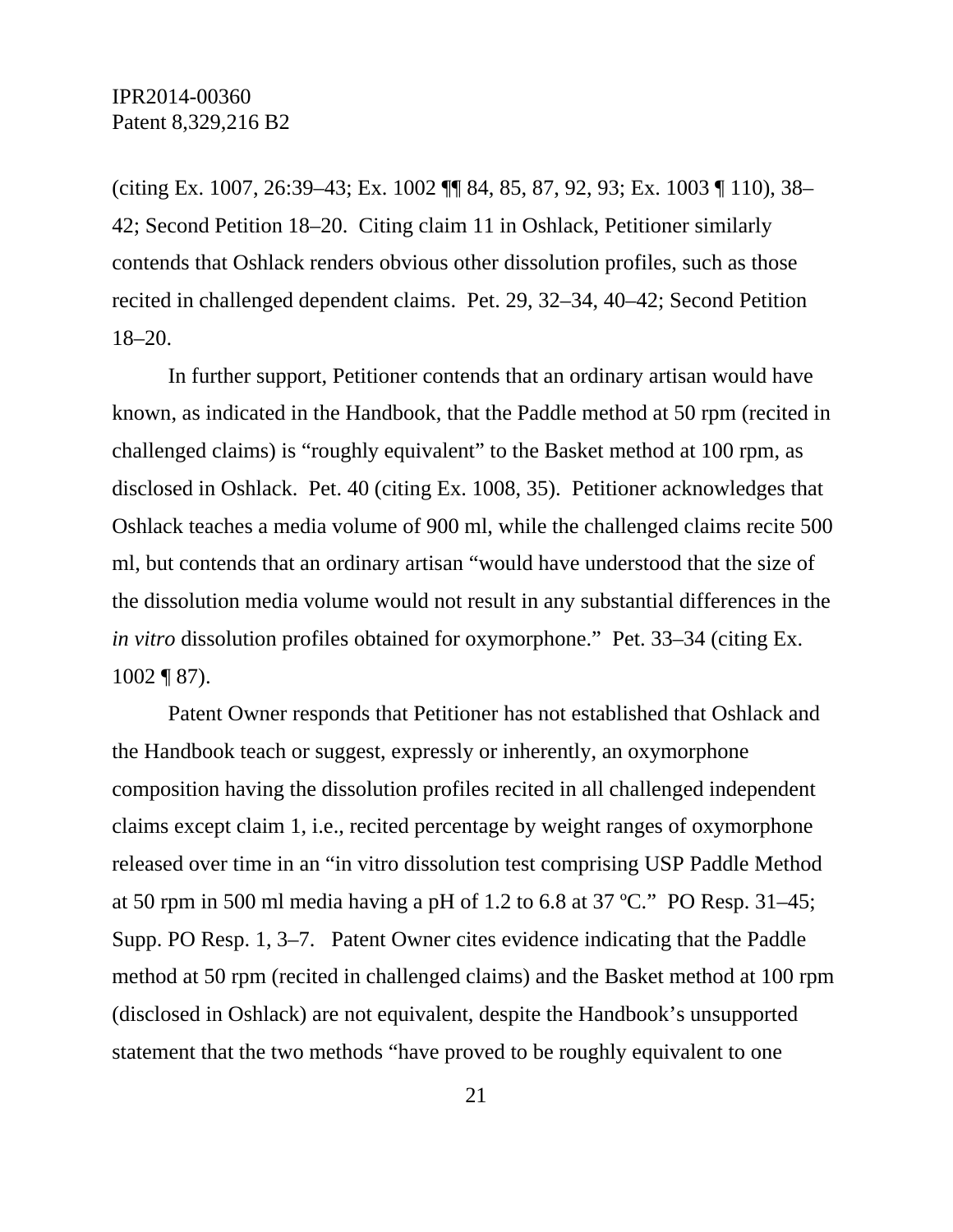another in producing dissolution." PO Resp.  $31-45$  (citing Ex. 2070  $\P$  $[61-113)$ ; Ex. 1008, 35 (part of labeled page 16); *see also* labeled page 2 (indicating a copyright date of 1991); Supp. PO Resp. 3–7 (citing Ex. 2090 ¶¶ 17–26; Ex. 1080, 8568).

For example, Patent Owner refers to a scientific article entitled *Comparison of Operational Characteristics of Different Dissolution Testing Systems*, published in 1978, indicating that "direct comparison" of such methods is "often . . . impossible" because of "differences in parameters such as the dissolution medium or relative levels of agitation." *Id*. at 33 (citing Ex. 2024, 1732). Patent Owner also cites an excerpt from a textbook entitled *Applied Biopharmaceutics & Pharmacokinetics*, published in 1999, which states that "there is no simple correlation among dissolution results obtained with various [dissolution testing] methods." *Id*. at 33–34 (citing Ex. 2020, 145).

In addition, Patent Owner cites an excerpt from a textbook entitled *Remington: The Science and Practice of Pharmacy*, published in 2000, which states that the "relationship between intensity of agitation and the rate of dissolution varies considerably according to the type of agitation used, degree of laminar and turbulent flow in the system, shape and design of the stirrer . . . ." *Id*. at 34–35 (citing Ex. 2026, 662); *see also* Ex. 2026 (indicating a copyright date of 2000). Patent Owner asserts, citing testimony by Dr. Burgess in support, that based on these and other variables that influence dissolution rates, such as a "dead zone" of fluid flow existing underneath a paddle rotating at 50 rpm, "no mathematical correlation—empirical or theoretical—exists between the dissolution observed by different apparatus at different agitation rates." *Id*. at 35–36 (citing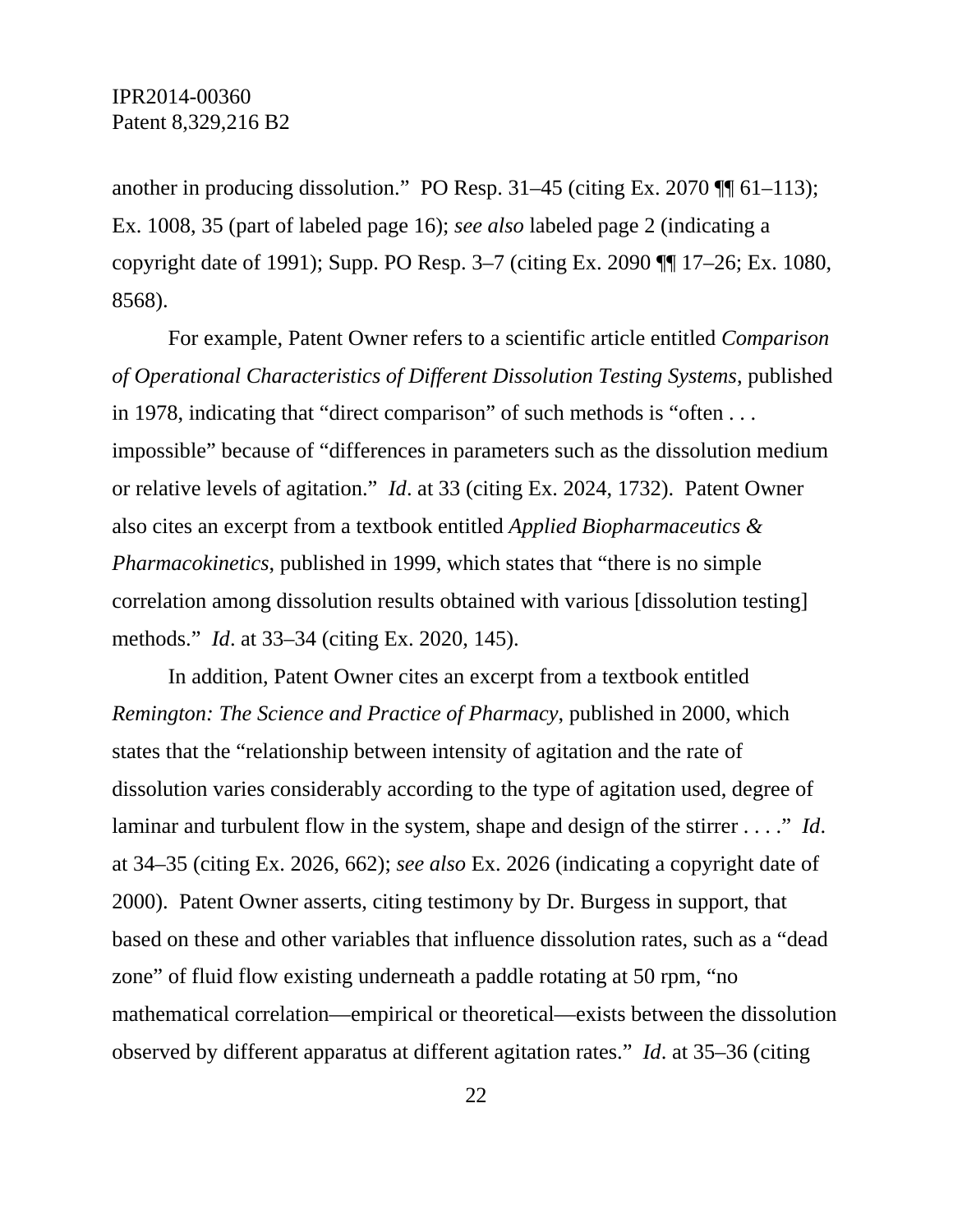### Ex. 2070 ¶¶ 68–76 (citing Ex. 2027, 171)).

Patent Owner also contends that, during a deposition, Petitioner's expert, Ms. Gray, testified that results of dissolution tests in the Basket and Paddle methods may differ on a "case by case" basis. *Id*. at 36, 45 (quoting Ex. 2029, 72:8–16). According to Patent Owner, Ms. Gray agreed that the Handbook's "roughly equivalent" statement is unsupported, and she testified that formulations themselves can cause dissolutions to differ in the Basket and Paddle methods. *Id*. at 43–45 (citing Ex. 2029, 196:1–204:10, 63:8–11, 60:10–61:5).

Patent Owner also cites an article entitled *Comparative Dissolution Testing of Paracetamol Commercial Tablet Dosage Forms*, published in 2000, presenting dissolution testing results of nine acetaminophen tablets carried out using the Paddle method at 50 rpm and Basket method at 100 rpm at various pHs. *Id*. at 37– 38 (citing Ex. 2030; Ex. 2070 ¶¶ 88–93 (citing Ex. 2030, 34–36, Figs. 1–4, and presenting a summary Table 1)). Citing testimony by Dr. Burgess, Patent Owner contends that this article indicates that "with some tablets dissolution is faster with the basket method and others with the paddle method." *Id*. at 37–38 (citing Ex. 2070 ¶¶ 90–91). Patent Owner cites other articles, presenting dissolution testing results for theophylline or ranitidine tablets, or a dimenhydrinate CR formulation, also showing disparities between the Basket and Paddle methods. *Id*. at 38–39 (citing Exs. 2031, 2032, 2033, 2034; Burgess Decl., Ex. 2070 ¶¶ 94–106).

Thus, according to Patent Owner, Petitioner has not provided sufficient evidence demonstrating that the dissolution profile of any Oshlack formulation, when using the Basket (or Paddle) method at 100 rpm, would fall within the recited dissolution profiles. *Id*. at 41. In addition, Patent Owner contends that because no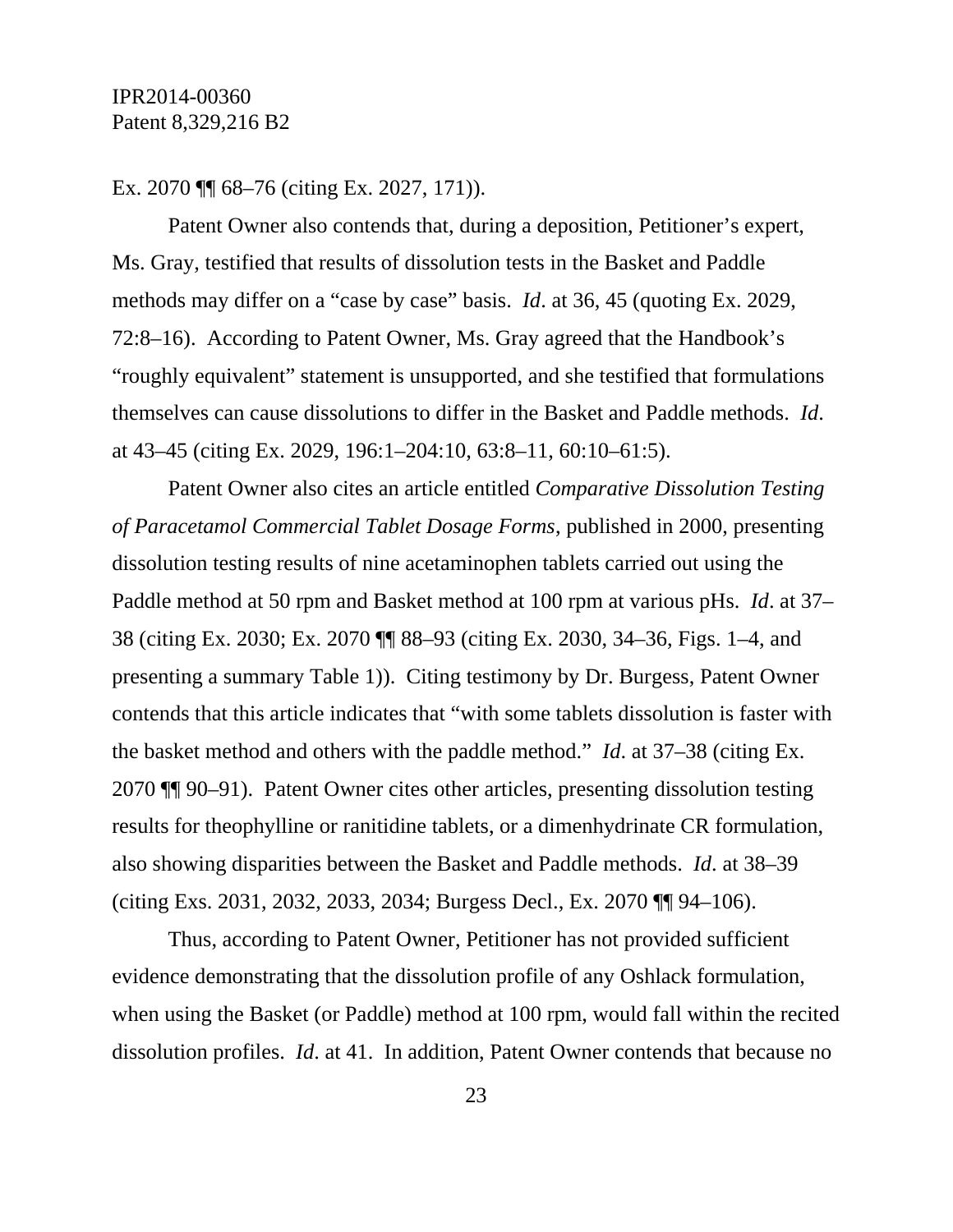correlation exists between the Basket and Paddle methods, Petitioner has not provided sufficient evidence demonstrating that a person of ordinary skill in the art would have understood how Oshlack dissolution profiles related to the claimed dissolution profiles. *Id*. at 41–42.

In its Reply, Petitioner argues that certain references cited by Patent Owner (Exs. 2030, 2031, 2033, 2034, 2020) do not establish significant differences between the Basket and Paddle methods because, for example, they relate to dissolution profiles after only 5 minutes (rather than 30 minutes), or to IR tablets "with a release mechanism so different from Oshlack's controlled-release technology that it [] has no bearing" on the issue. *Id*. at 5–6. Petitioner also argues that Patent Owner "never asserts that the oxymorphone CR formulations taught by the prior art would have *in vitro* dissolution profiles that are materially different than those claimed by the '216 patent." *Id*. at 4; *see also* Supp. Reply 3–4 (stating "there is no evidence that the correlation is *not* applicable to oxymorphone formulations" and Patent Owner admits "it is *possible* that the two methods might give equivalent dissolution results"). In addition, Petitioner contends that "[o]bviousness does not depend upon the art showing a mathematical correlation between these testing methodologies; the law requires only a reasonable expectation of success, not absolute certainty." Reply 4–5, 6–7.

Here, Petitioner does not dispute that Oshlack and the Handbook do not exemplify a CR oxymorphone formulation having the recited dissolution profiles in an "in vitro dissolution test comprising USP Paddle Method at 50 rpm in 500 ml media having a pH of 1.2 to 6.8 at 37 ºC." Rather, Petitioner relies on claim 11 of Oshlack disclosing opioid analgesic formulations with "an in-vitro release when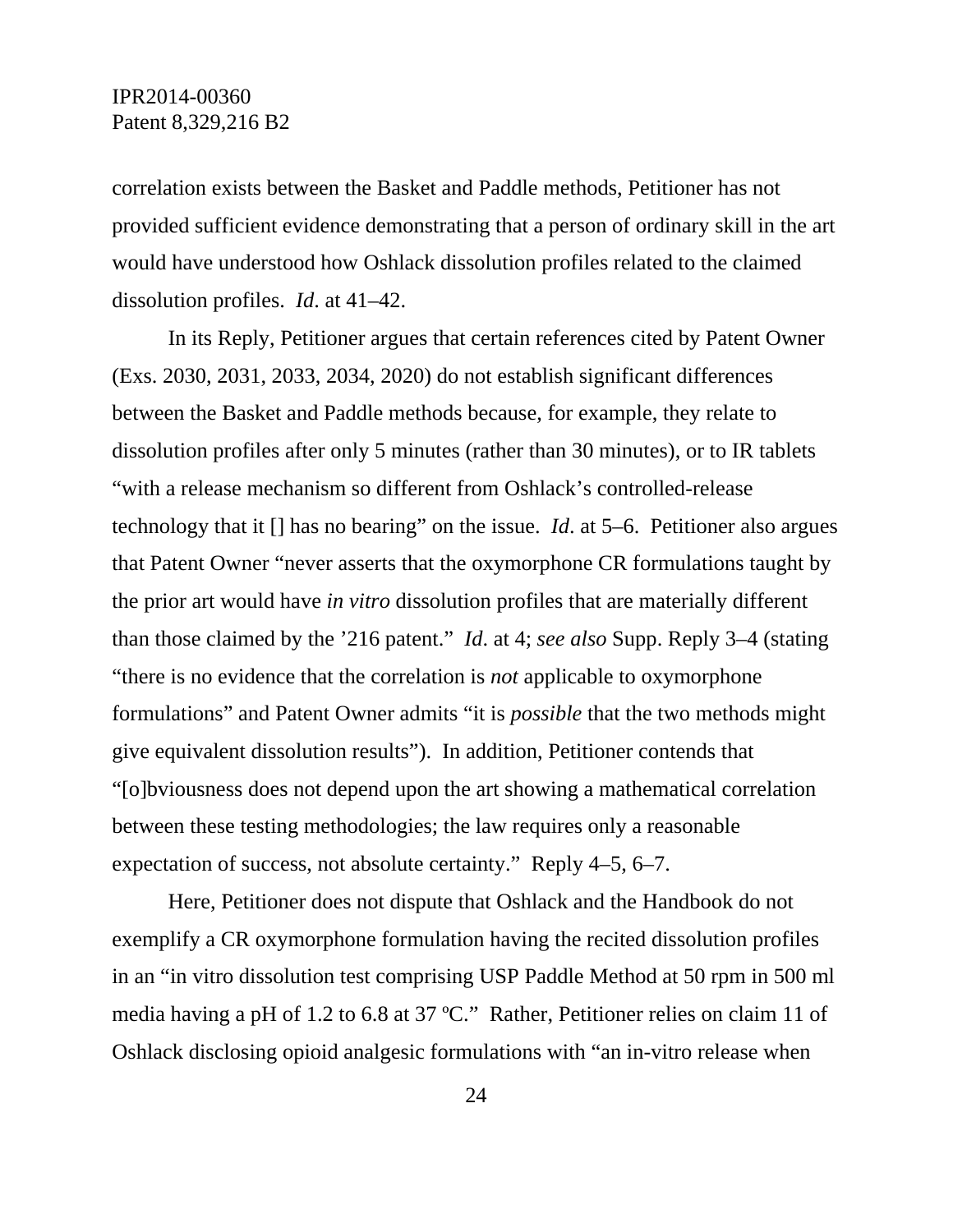assessed by the USP Paddle or Basket Method at 100 [rpm] at 900 ml aqueous buffer (pH between 1.6 and 7.2) at 37° C. from about 1 to about 42.5% opioid release after one hour." Ex. 1007, 26:39–43; Pet. 28–29, 33–34, 40.

Relying on its assertion that the Handbook establishes that the Paddle and Basket methods are "roughly equivalent" generally, Petitioner asserts that the dissolution release percentages ranges disclosed in claim 11 of Oshlack overlap with ranges recited in the challenged claims. Pet. 33, 40–42; Second Petition 18– 19. Thus, according to Petitioner, an ordinary artisan would have arrived at the CR oxymorphone formulations recited in the challenged claims upon reading Oshlack. Pet. 38, 40. Alternatively, according to Petitioner, an ordinary artisan would have been able to use routine optimization to develop the recited formulations from the teachings of Oshlack, and would have had a reasonable expectation of success in doing so. *Id.* at 38–42.

Petitioner's position presumes, however, that Oshlack's claim 11 expressly or inherently discloses a CR oxymorphone formulation having the recited dissolution profiles, or that an ordinary artisan had reason to make a CR oxymorphone formulation having the recited dissolution profiles. On its face, "USP Paddle or Basket Method at 100 [rpm] at 900 ml aqueous buffer (pH between 1.6 and 7.2) at 37° C." (claim 11 of Oshlack) is not the same as "USP Paddle Method at 50 rpm in 500 ml media having a pH of 1.2 to 6.8 at 37º C." (recited in challenged claims). Thus, Oshlack's claim 11 does not disclose expressly a CR oxymorphone formulation having the recited dissolution profiles. Consequently, Petitioner relies, at least in part, on an inherency position to make its case.

25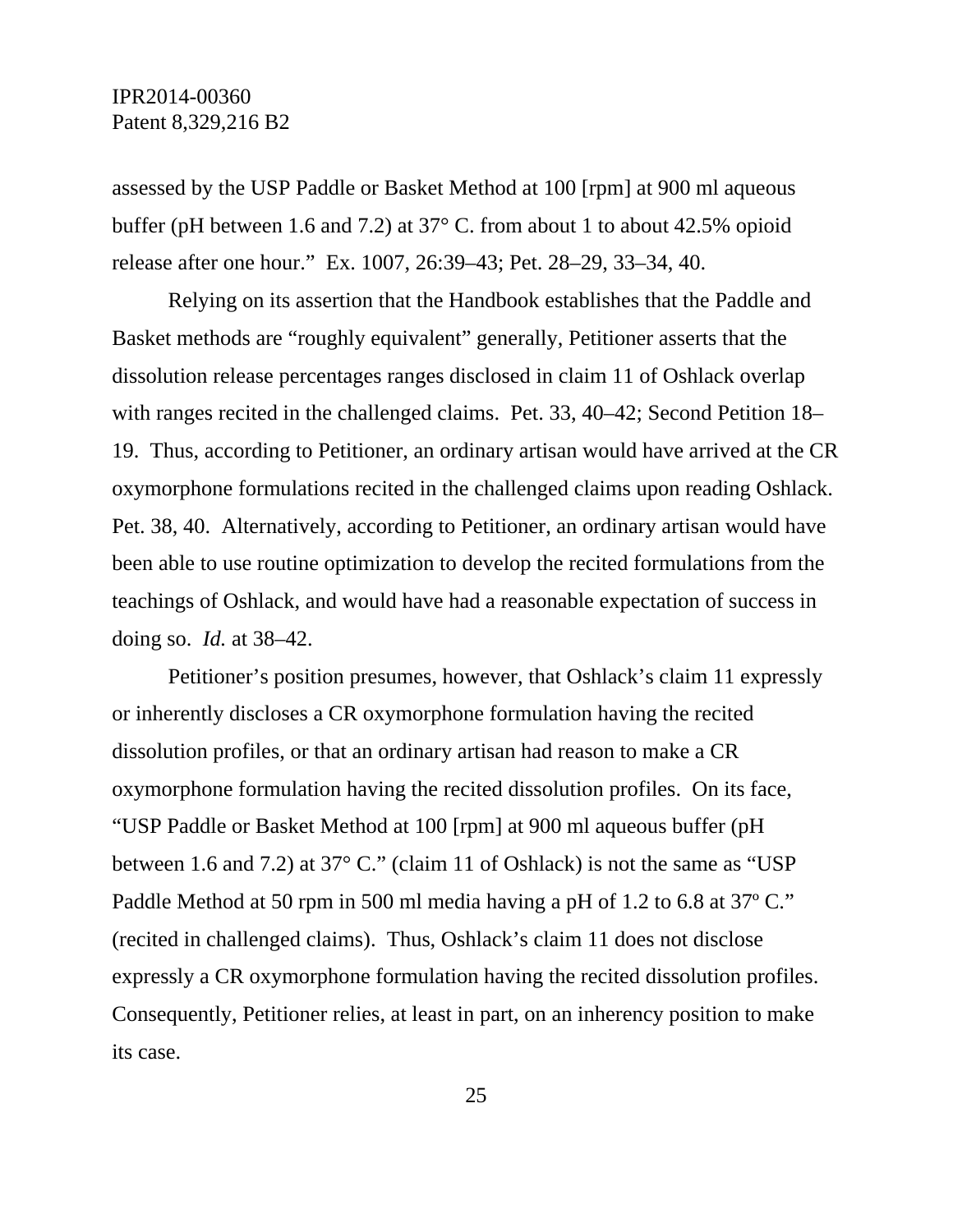Our reviewing court has clarified, in order to rely on inherency in an obviousness analysis, "the limitation at issue necessarily must be present, or the natural result of the combination of elements explicitly disclosed by the prior art." *Par*, 773 F.3d at 1196. In other words, Petitioner must establish in this case that an ordinary artisan following the teachings of Oshlack and the Handbook would have necessarily produced a CR oxymorphone formulation having the recited dissolution profiles "in an in vitro dissolution test comprising USP Paddle Method at 50 rpm in 500 ml media having a pH of 1.2 to 6.8 at 37º C," or that producing such a formulation would have been a natural result of following the teachings of those references. Petitioner has not provided an adequate showing in this regard.

Petitioner relies on the Handbook, which, as Patent Owner notes, cites no evidence in support of its statement that "rates of 50 rpm for the paddle and 100 rpm for the basket . . . have proved to be roughly equivalent to one another in producing dissolution." Ex. 1008, 35. By contrast, Patent Owner provides abundant scientific evidence indicating that the Paddle method at 50 rpm and the Basket method at 100 rpm are not equivalent as Petitioner contends, and that dissolution results obtained with one method do not necessarily provide information about dissolution results of the other. We credit the evidence cited by Patent Owner in this regard, notwithstanding Petitioner's criticism of a few references.

For example, among other references, Petitioner does not address adequately relevant literature indicating that "differences in parameters such as the dissolution medium or relative levels of agitation, recognized as having profound influence on dissolution results [], often make direct comparison impossible" (Ex. 2024, 1732),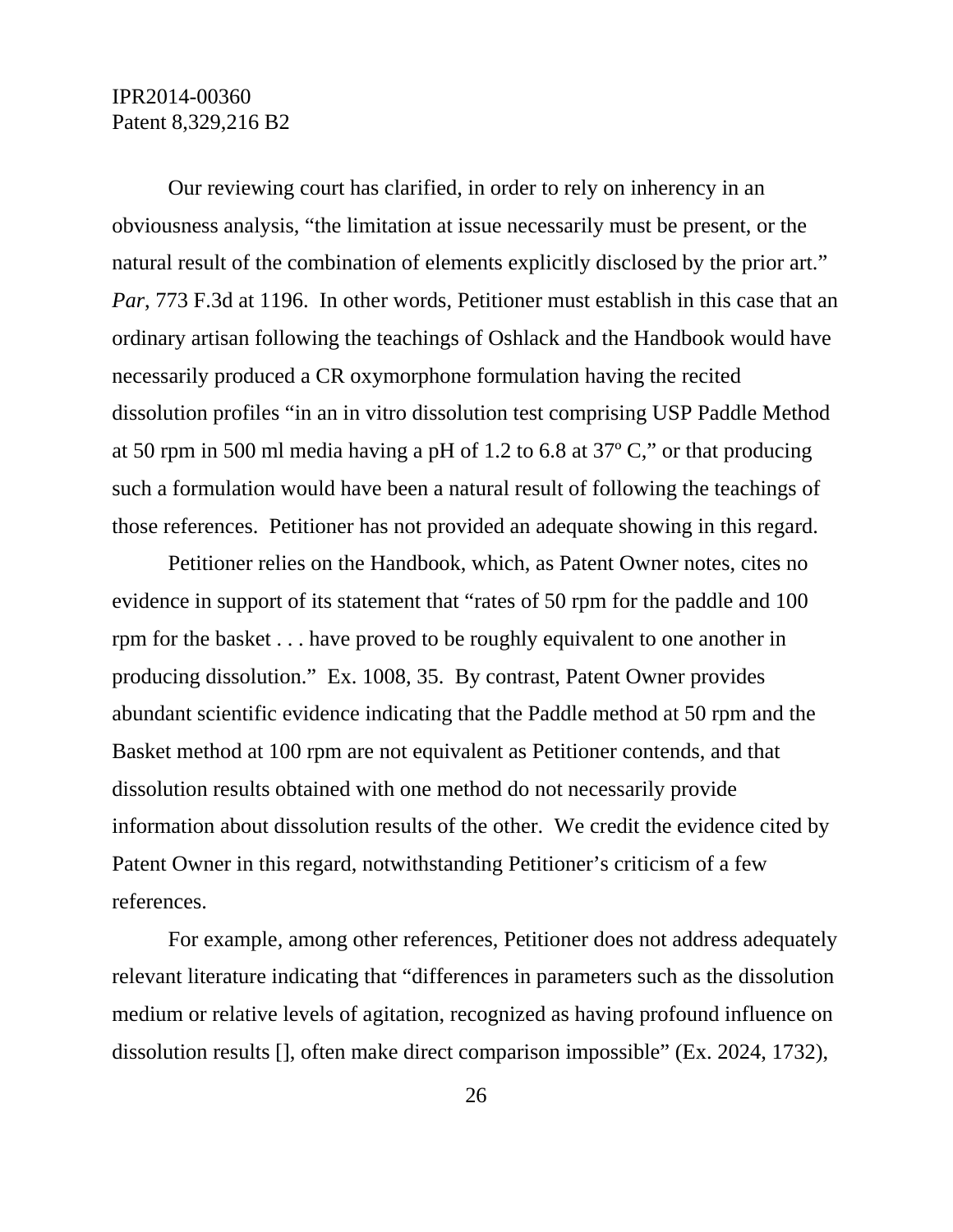$\overline{a}$ 

or stating that "there is no simple correlation among dissolution results obtained with various methods" (Ex. 2020, 145), *see also id.* (stating that "[a]t 100 rpm, the basket method failed to pick up formulation differences detected by the paddle method"). Likewise, Petitioner does not address testimony by its own expert, Ms. Gray, who agreed, on a "case by case" basis, that "in some circumstances, depending on the drug, or the size, structure, etcetera, the results of the dissolution tests based on the basket method or paddle method may be different." Ex. 2029, 72:8–16.

Thus, Petitioner does not establish by a preponderance of the evidence that the dissolution profiles of claim 11 in Oshlack, as assessed by the Paddle or Basket Method at 100 rpm in 900 ml buffer, expressly or inherently disclose the dissolution profiles recited in the challenged claims, as assessed by the Paddle method at 500 rpm in 500 ml media. Likewise, Petitioner does not establish sufficiently that the dissolution profiles of claim 11 in Oshlack necessarily overlap the recited profiles, or that such overlap would be the natural result of the formulation of claim 11 in Oshlack. Moreover, because Petitioner does not establish sufficiently that the dissolution profiles taught in Oshlack (alone or in combination with the Handbook) are equivalent to the dissolution profiles recited in the challenged claims, Petitioner does not establish sufficiently that one would have had a reason to optimize the formulation of claim 11 in Oshlack to produce a CR oxymorphone tablet formulation having the dissolution profiles required by the challenged claims in the first place.<sup>11</sup>

<sup>&</sup>lt;sup>11</sup> We also note that claim 11 in Oshlack depends on claims 1, 2, 7, and 10. Thus,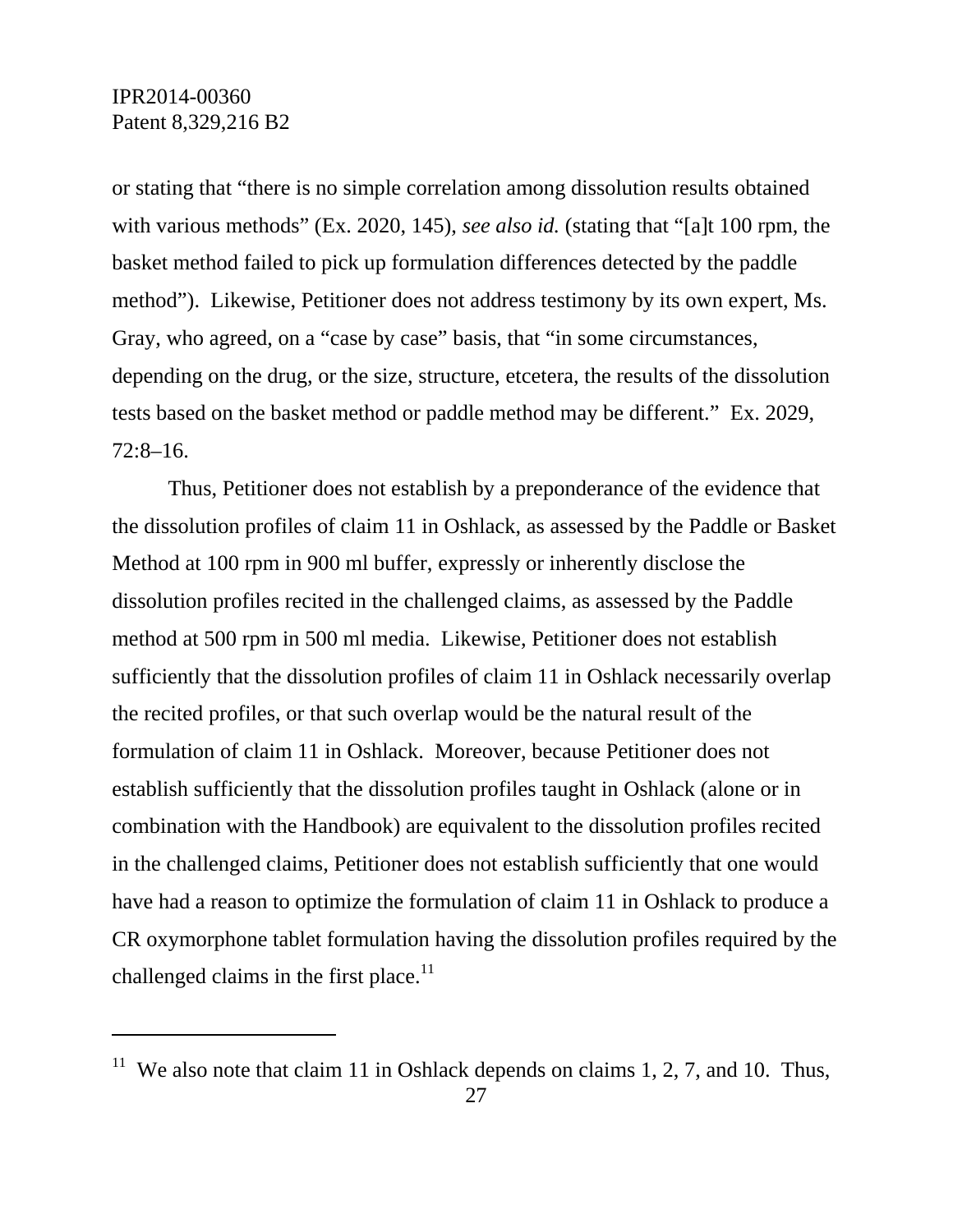-

For the reasons given above, and in light of the record before us, Petitioner does not establish by a preponderance of the evidence that independent claims 1, 13, 21, 31, 38, 49, 55, or 66 of the '216 patent, nor any corresponding challenged dependent claims, would have been obvious over Oshlack and the Handbook of Dissolution Testing.

### *D. Patent Owner's Contingent Motions to Amend*

Patent Owner has filed two Contingent Motions to Amend. Paper 29 (proposing to substitute claims 83 and 84 for original claims 21 and 31); Paper 67 (proposing to substitute claims 85 and 86 for original claims 44 and 47). Both Motions are contingent on a determination by the Board that Petitioner establishes by a preponderance of the evidence that original claims 21, 31, 44, and 47 are unpatentable. Because we determine that Petitioner has not established that those claims are unpatentable, we dismiss both Motions to Amend as moot.

claim 11 is directed to a formulation encompassing a number of different opioid analgesics (claim 10 in Oshlack) and many different hydrophobic material and carriers (claim 1 in Oshlack), where the unit dose is "contained within a gelatin capsule" (claim 7 in Oshlack). Ex. 1007, 25:40–26:49. *See also* PO Resp. 26 (citing Ex. 1007, 5:27–31 (defining "sustained release" generally); 7:35–39 (describing a number of opioid analgesics); 8:62–65 (listing HPMC ("hydroxypropylmethylcellulose") among many hydrophobic materials, *id*. at 8:53–65). For the reasons discussed above, Petitioner does not explain sufficiently why an ordinary artisan would have had reason to optimization the *opioid analgesic capsule* formulation of claim 11 to have the recited dissolution profiles, much less an *oxymorphone tablet* formulation having those profiles, as recited in independent claims 13, 21, 31, 38, 49, 55, 66, and 71 of the '216 patent.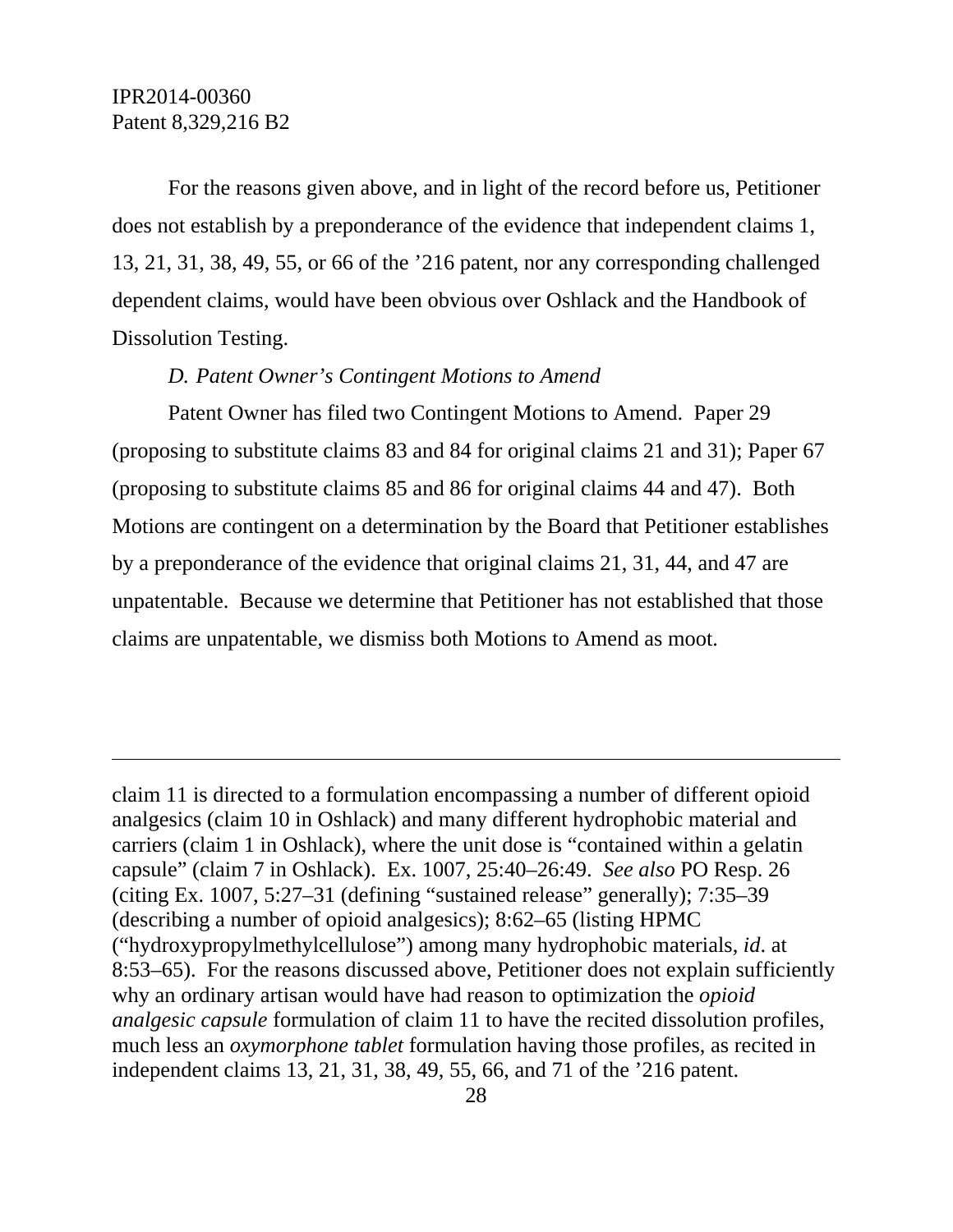#### *E. Motions to Exclude*

In its Motion to Exclude, Patent Owner seeks to exclude certain paragraphs of the Declarations of Petitioner's expert, Ms. Gray, i.e., (1) paragraphs 94–97 of Exhibit 1002; (2) paragraphs 18 and 21 of Exhibit 1025; and (3) paragraphs 6 and 7–10 of Exhibit 1102. Paper 86, 1. Because we do not rely on those paragraphs of Ms. Gray's Declarations in this Final Written Decision, we dismiss Patent Owner's Motion to Exclude as moot.

In its Motion to Exclude, Petitioner seeks to exclude Patent Owner's Exhibit 2053, Mr. Kelly's Declaration, as well as Exhibits 2072, 2073, 2079, 2081, and 2082 relied upon by Mr. Kelly. Paper 90, 1–2. Petitioner asserts that those exhibits "contain hearsay and do not qualify as a hearsay exception." *Id*. Because we do not rely on those exhibits in this Final Written Decision, we dismiss Petitioner's Motion to Exclude as moot.

### *F. Patent Owner's Motion to Seal*

Patent Owner has filed an Unopposed Motion for Entry of Protective Order (Paper 27) and two Motions to Seal evidence (Papers 30, 83). We grant the Unopposed Motion for Entry of Protective Order (Paper 27), and authorize Patent Owner to file an executed version of the proposed Protective Order (Exhibit 1 of Paper 27).

In its First Motion to Seal, Patent Owner requests that we seal unredacted versions of its Patent Owner Response (Paper 31), a Declaration by Dr. Burgess (Ex. 2070 "Confidential"), a Declaration of Marv Kelly (Ex. 2053 "Confidential"), and Exhibits 2013, 2016, 2019, 2036, 2052, 2063, 2066–2069, 2072–2082, 2087, and 2088. Paper 30, 1.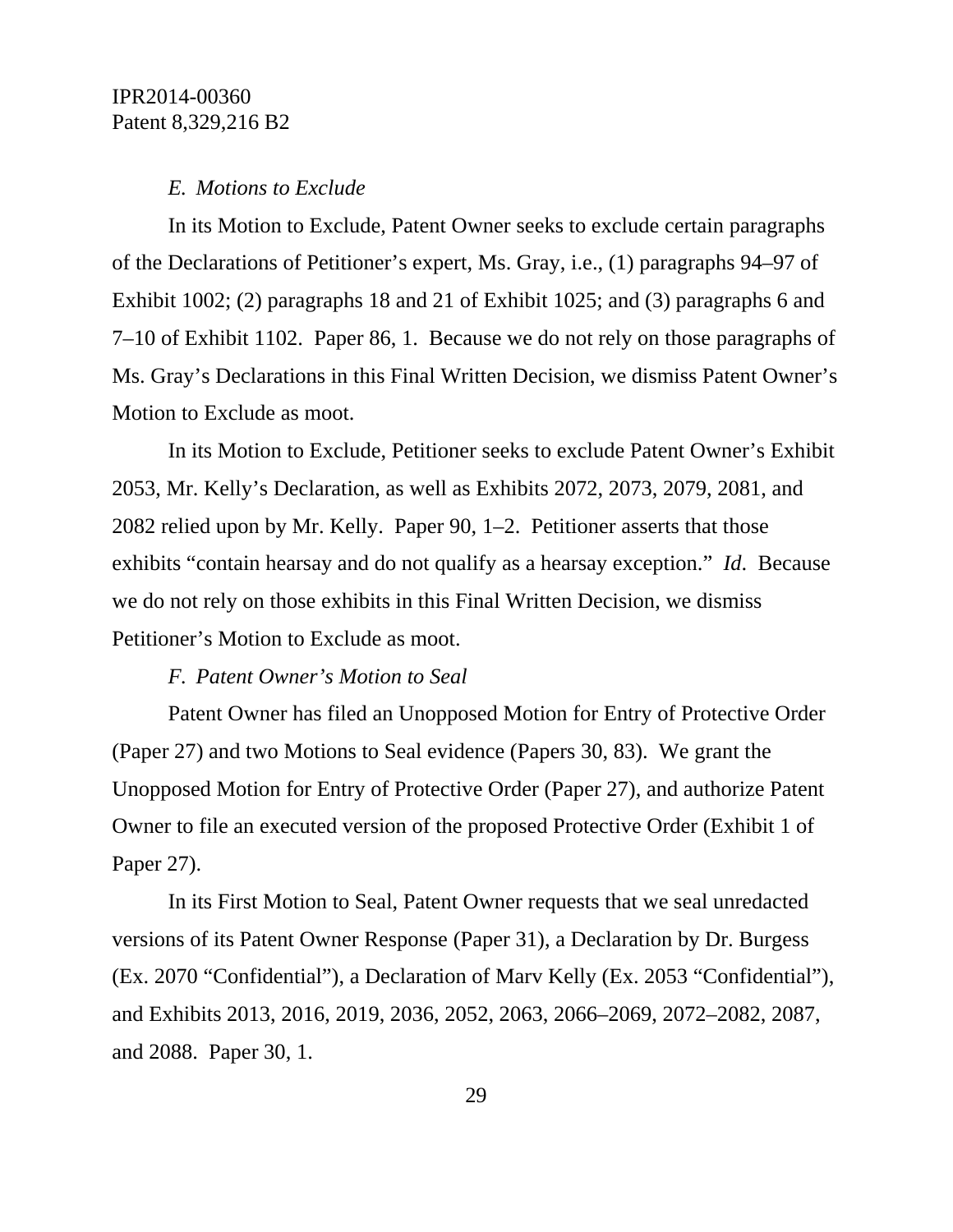There is a strong public policy in favor of making information filed in an *inter partes* review open to the public, especially because the proceeding determines the patentability of claims in an issued patent and, therefore, affects the rights of the public. Under  $35 \text{ U.S.C.}$  §  $316(a)(1)$  and  $37 \text{ C.F.R.}$  § 42.14, the default rule is that all papers filed in an *inter partes* review are open and available for access by the public; a party, however, may file a concurrent motion to seal and the information at issue is sealed pending the outcome of the motion. It is, however, only "confidential information" that is protected from disclosure. 35 U.S.C. § 316(a)(7); *see* Office Patent Trial Practice Guide, 77 Fed. Reg. 48,756, 48,760 (Aug. 14, 2012). The standard for granting a motion to seal is "for good cause." 37 C.F.R. § 42.54(a). The party moving to seal bears the burden of proof in showing entitlement to the requested relief, and must explain why the information sought to be sealed constitutes confidential information. 37 C.F.R. § 42.20(c). As discussed during the oral hearing, confidential information filed under a motion to seal will become public if identified in this Final Written Decision. Tr. 4:14–5:7; Trial Practice Guide, 77 Fed. Reg. at 48,761.

We have reviewed the unredacted versions of the Patent Owner Response (Paper 31), Dr. Burgess' Declaration (Ex. 2070) and Mr. Kelly's Declaration (Ex. 2053), as well as Exhibits 2013, 2016, 2019, 2036, 2052, 2063, 2066–2069, 2072– 2082, 2087, and 2088. We are persuaded that good cause exists to have some, but not all, of these documents remain under seal. The redacted portions of the Patent Owner Response and the aforementioned exhibits contain confidential information pertaining to either Patent Owner's non-public sales and prescription figures, or trade secrets relating to the research, development, and regulatory FDA approval of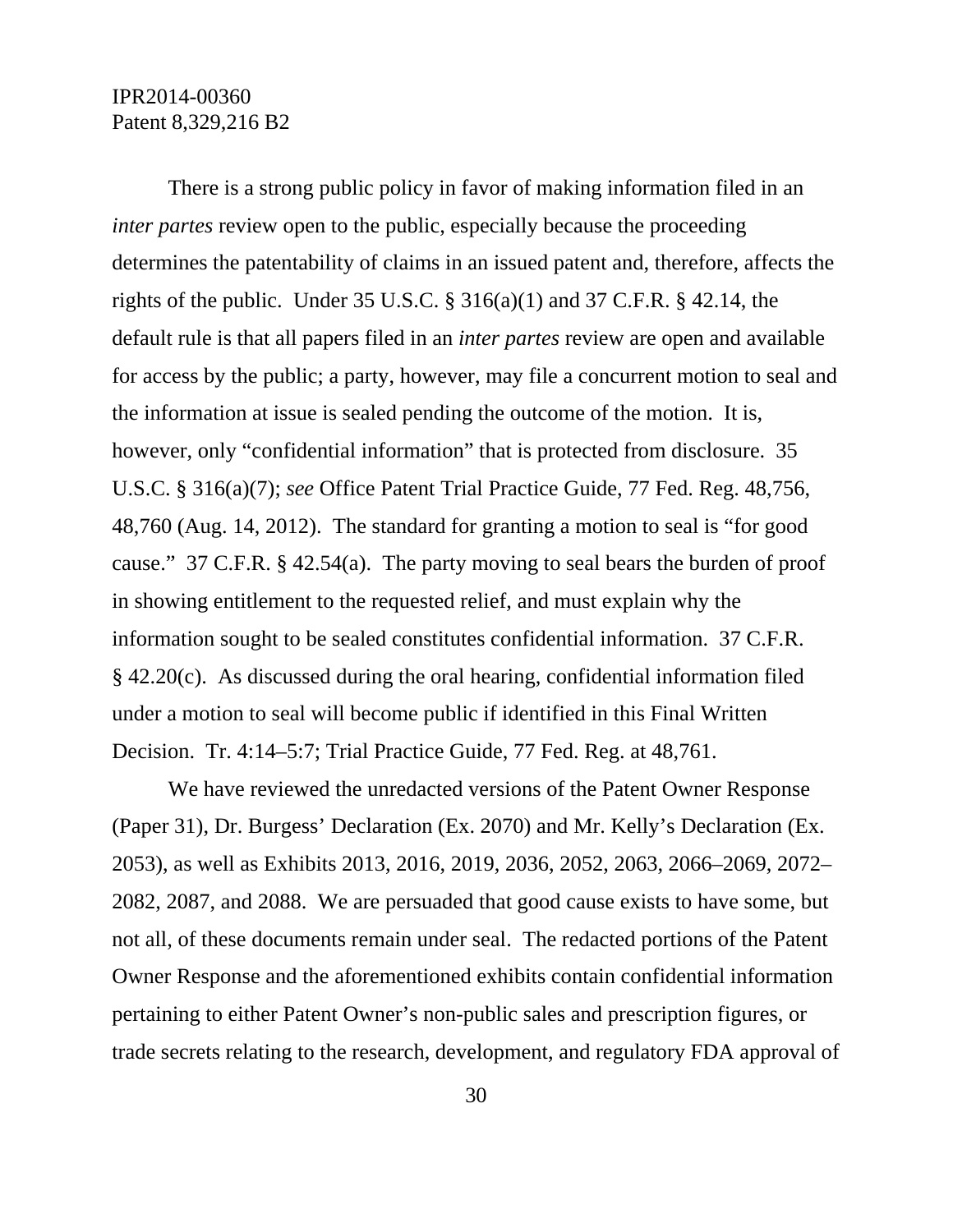Patent Owner's OPANA® ER products, and are tailored to redact confidential information.

In our analysis in this Final Written Decision, however, we discuss certain redacted portions of the Patent Owner Response (Paper 31, 17–18) (discussing Study A), and rely on certain redacted portions of Dr. Burgess' Declaration (Ex. 2070 ¶¶ 33–35) (discussing Study A) and Exhibit 2013 (Study A). Thus, those portions of the Patent Owner Response (Paper 31, 17–18) and Dr. Burgess' Declaration (Ex. 2070 ¶¶ 33–35) (discussing Study A) and Exhibit 2013 as filed (Study A) may not remain under seal.

Within two weeks from the date of this Final Written Decision, Patent Owner shall refile revised redacted versions of the Patent Owner Response (Paper 31) and Dr. Burgess' Declaration (Ex. 2070), such that pages 17–18 in the Patent Owner Response, and paragraphs 33–35 of Dr. Burgess' Declaration, discussing Study A, are unredacted.

After Patent Owner refiles those revised documents, the unredacted versions of the Patent Owner Response (Paper 31) and Dr. Burgess' Declaration (Ex. 2070 "Confidential"), as well as Mr. Kelly's Declaration (Ex. 2053) and Exhibits 2016, 2019, 2036, 2052, 2063, 2066–2069, 2072–2082, 2087, and 2088 will be maintained under seal under the terms of the Protective Order entered in this proceeding. Because we have identified and relied on certain information or evidence in this Final Written Decision, and in view of the public's interest in maintaining a complete and understandable record, however, the revised redacted versions of the Patent Owner Response and Dr. Burgess' Declaration (Ex. 2070),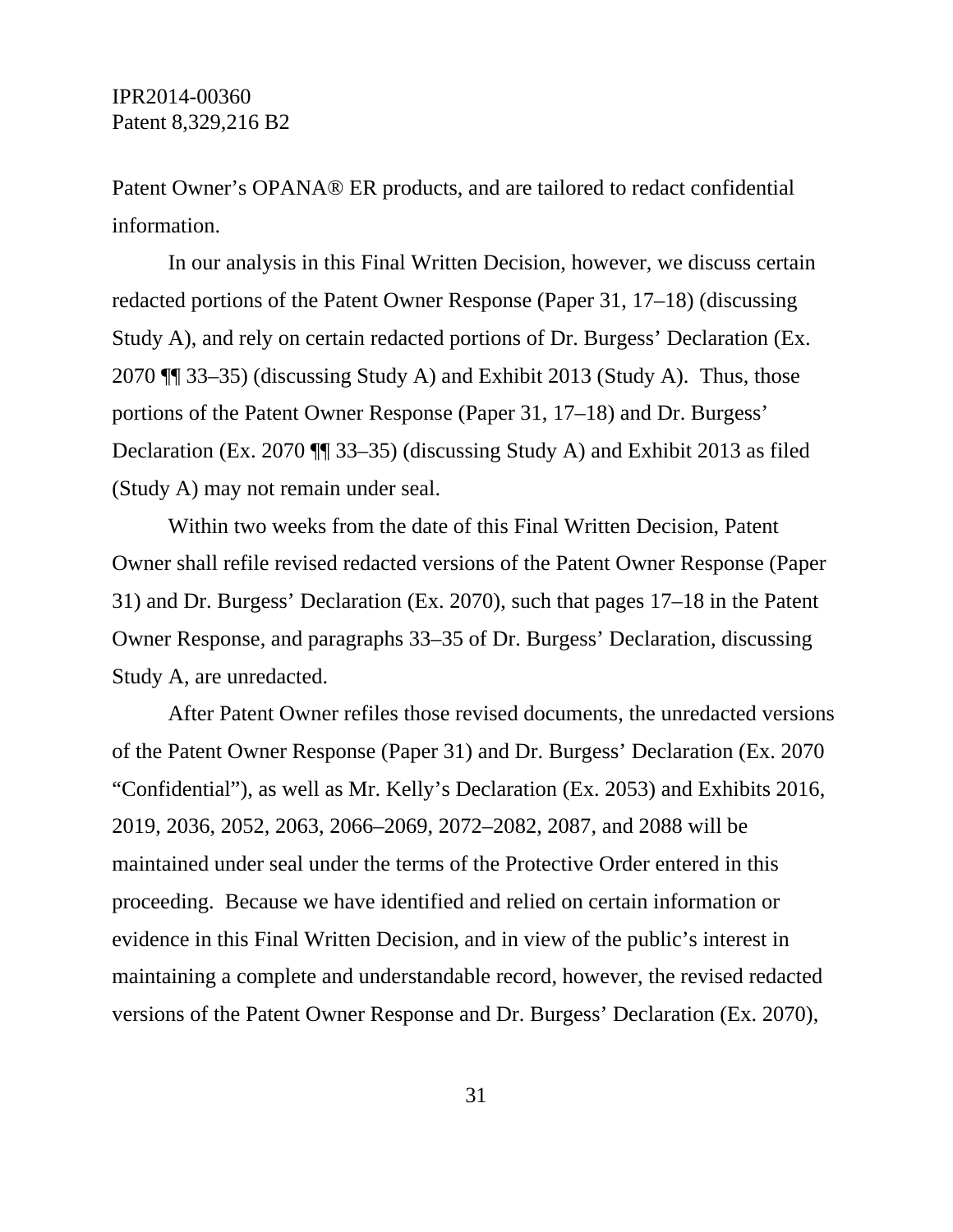as well Ex. 2013 as currently of record, will not be maintained under seal under the terms of the Protective Order entered in this proceeding.

In its Second Motion to Seal, Patent Owner requests that we seal an unredacted version of Exhibit 2093, i.e., an unredacted transcript of the deposition of Dr. Palmieri dated February 18, 2015, which took place in *Endo v. Amneal*, 12cv8115 (SDNY). Paper 83, 2–3. Patent Owner contends that the transcript "contains information related to confidential research, development, and commercial information and is subject to a protective order in the Southern District of New York litigation." *Id*. at 3. We grant this Motion, as we do not rely on Exhibit 2093 in this Final Written Decision.

### III. CONCLUSION

For the foregoing reasons, Petitioner has not demonstrated by a preponderance of the evidence that claims 1, 2, 6, and 12 of the '216 patent would have been obvious over Maloney, or that claims 1, 2, 6, 12–14, 17, 21–51, and 54– 71 would have been obvious over Oshlack and the Handbook of Dissolution Testing.

IV. ORDER

For the reasons given, it is

ORDERED that claims 1, 2, 6, 12–14, 17, 21–51, and 54–71 of the '216 patent are not held unpatentable;

FURTHER ORDERED that Patent Owner's Contingent Motions to Amend are dismissed

FURTHER ORDERED that Petitioner's and Patent Owner's Motions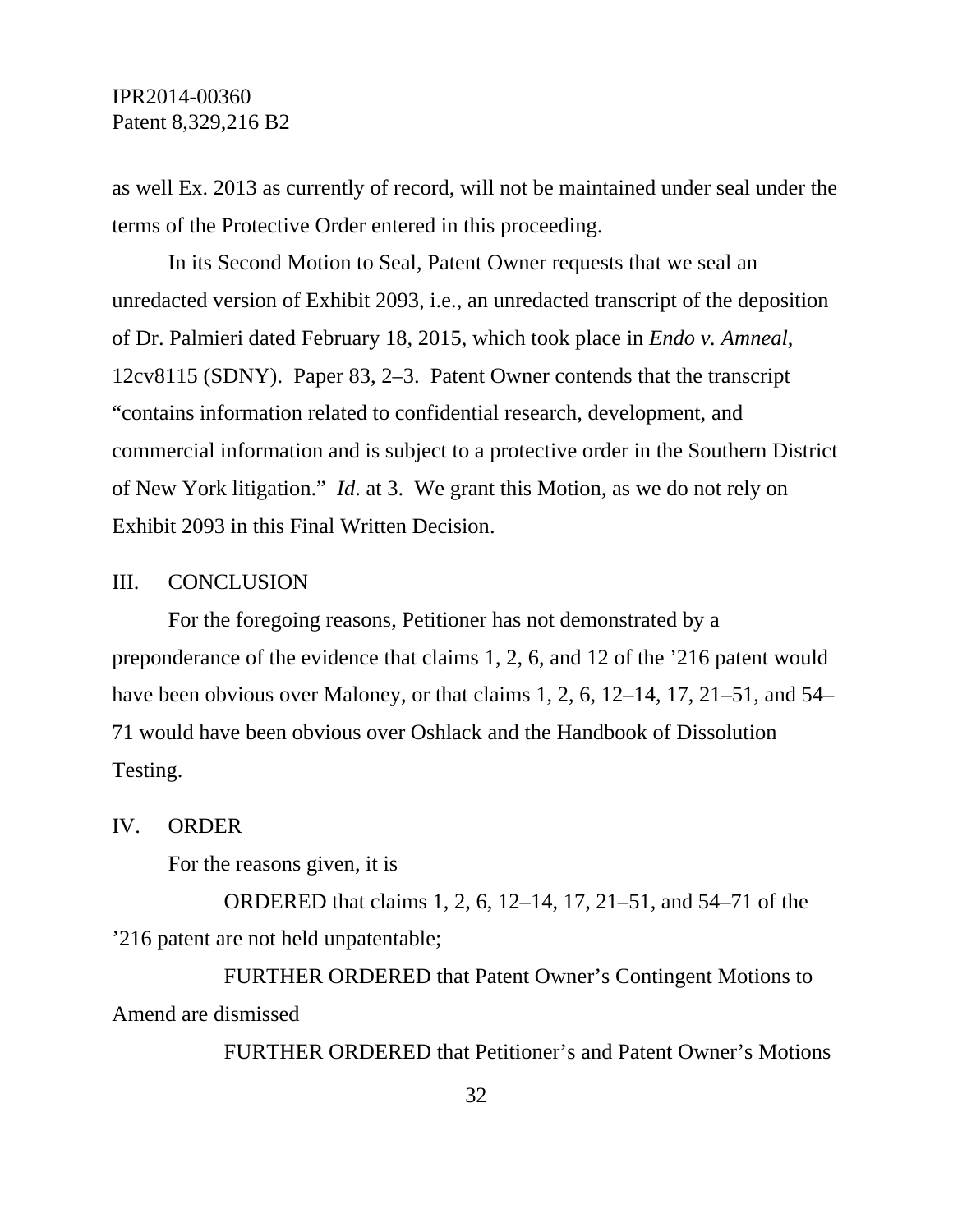to Exclude Evidence are dismissed;

FURTHER ORDERED that Patent Owner's Unopposed Motion for Entry of Protective Order is granted;

FURTHER ORDERED that Patent Owner's First Motion to Seal is granted-in-part;

FURTHER ORDERED that Patent Owner shall Owner shall refile revised redacted versions of its Patent Owner Response (Paper 31) and Dr. Burgess' Declaration (Ex. 2070), such that pages 17–18 in the Patent Owner Response, and paragraphs 33–35 of Dr. Burgess' Declaration, are unredacted, as discussed above;

FURTHER ORDERED that Patent Owner's Second Motion to Seal is granted; and

FURTHER ORDERED that, because this is a Final Written Decision, the parties to the proceeding seeking judicial review of the decision must comply with the notice and service requirements of 37 C.F.R. § 90.2.